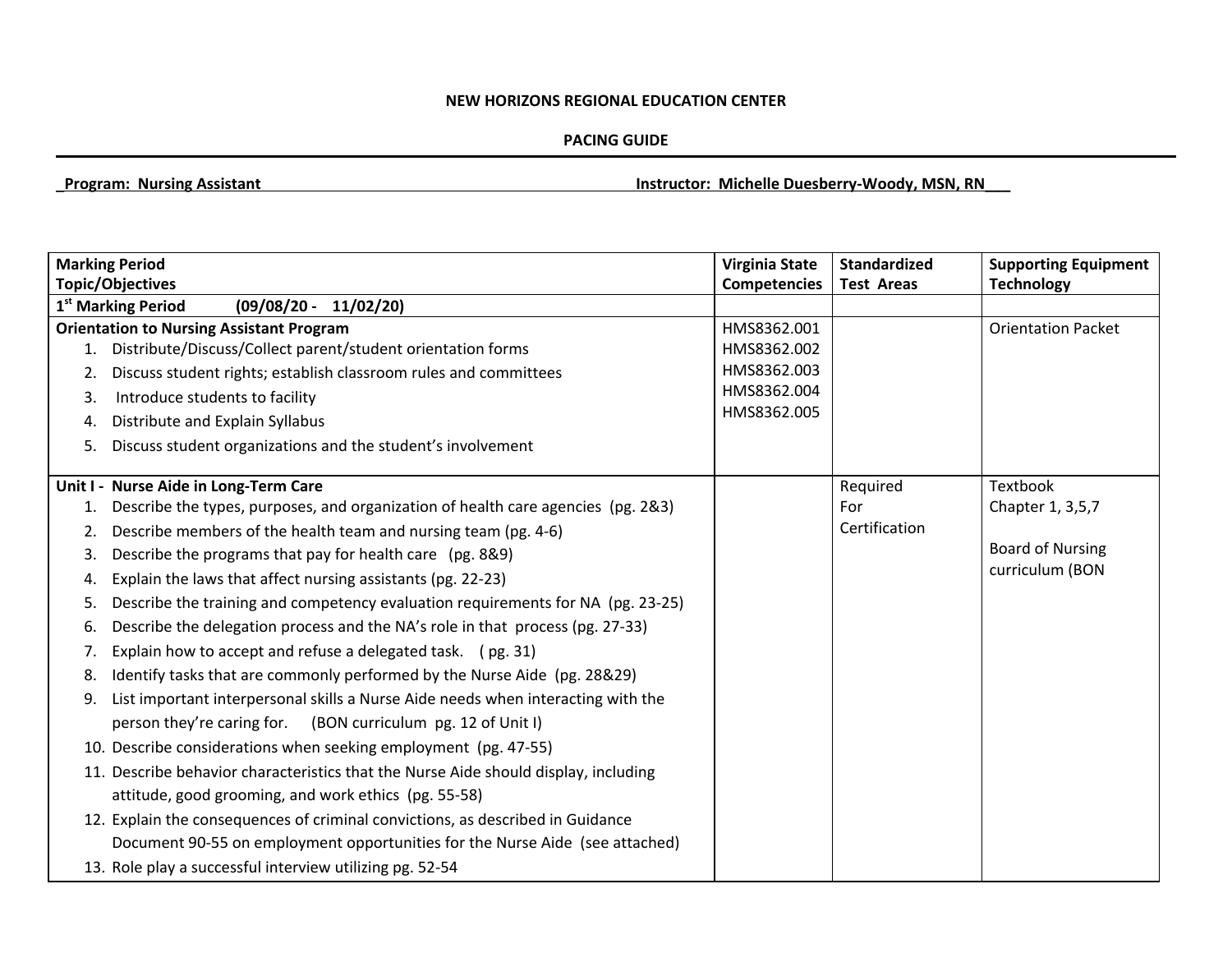|    | Unit II - Communication and Interpersonal Skills                                       | Required for  | Textbook                |
|----|----------------------------------------------------------------------------------------|---------------|-------------------------|
| 1. | Define communication and the rules for good communication. Pg. 64                      | Certification | Chapters 6,7, & 8       |
| 2. | Describe the tool and documents used by the health care team to communicate to         |               |                         |
|    | each other information about and needs of the person they are caring for.              |               | <b>Board of Nursing</b> |
|    | Pg. 64-68                                                                              |               | curriculum (BON)        |
| 3. | Describe the legal and ethical aspects of the medical record. Pg. 64-65                |               |                         |
| 4. | List the information you need to report to the nurse. Pg. 68                           |               |                         |
| 5. | List the rules for reporting and recording. Pg. 69                                     |               |                         |
| 6. | Explain how to use the 24-hour clock, medical terminology, medical abbreviations,      |               |                         |
|    | and directional terms. Pg. 68-74                                                       |               |                         |
| 7. | Describe the rules for answering phones. Pg. 76                                        |               |                         |
| 8. | Define the nursing process and the 5 steps it entails. Pg. 80 - 86                     |               |                         |
| 9. | Define observation and the difference between objective data and subjective data.      |               |                         |
|    | Pg. 80                                                                                 |               |                         |
|    | 10. List your role in the nursing process. Pg. 86                                      |               |                         |
|    | 11. Explain the purpose of care conferences. Pg. 84                                    |               |                         |
|    | 12. Define verbal communication and the rules to follow when communicating verbally    |               |                         |
|    | pg. 96                                                                                 |               |                         |
|    | 13. Describe how messages are sent via non-verbal communication by the care-giver and  |               |                         |
|    | the person being cared for. Pg. 97                                                     |               |                         |
|    | 14. Describe the different communication methods (listening, paraphrasing, direct      |               |                         |
|    | questions, open-ended questions, clarifying, focusing and silence) pg.98-99            |               |                         |
|    | 15. List communication barriers you must avoid<br>pg. 99                               |               |                         |
|    | 16. Describe communication regarding persons who are comatose. Pg. 100                 |               |                         |
|    | 17. List 8 strategies used to communicate with persons who are hearing-impaired.       |               |                         |
|    | (BON curriculum pg. 11-12)                                                             |               |                         |
|    | 18. List 6 strategies used to communicate with persons who are visually-impaired. (BON |               |                         |
|    | curriculum pg. 12)                                                                     |               |                         |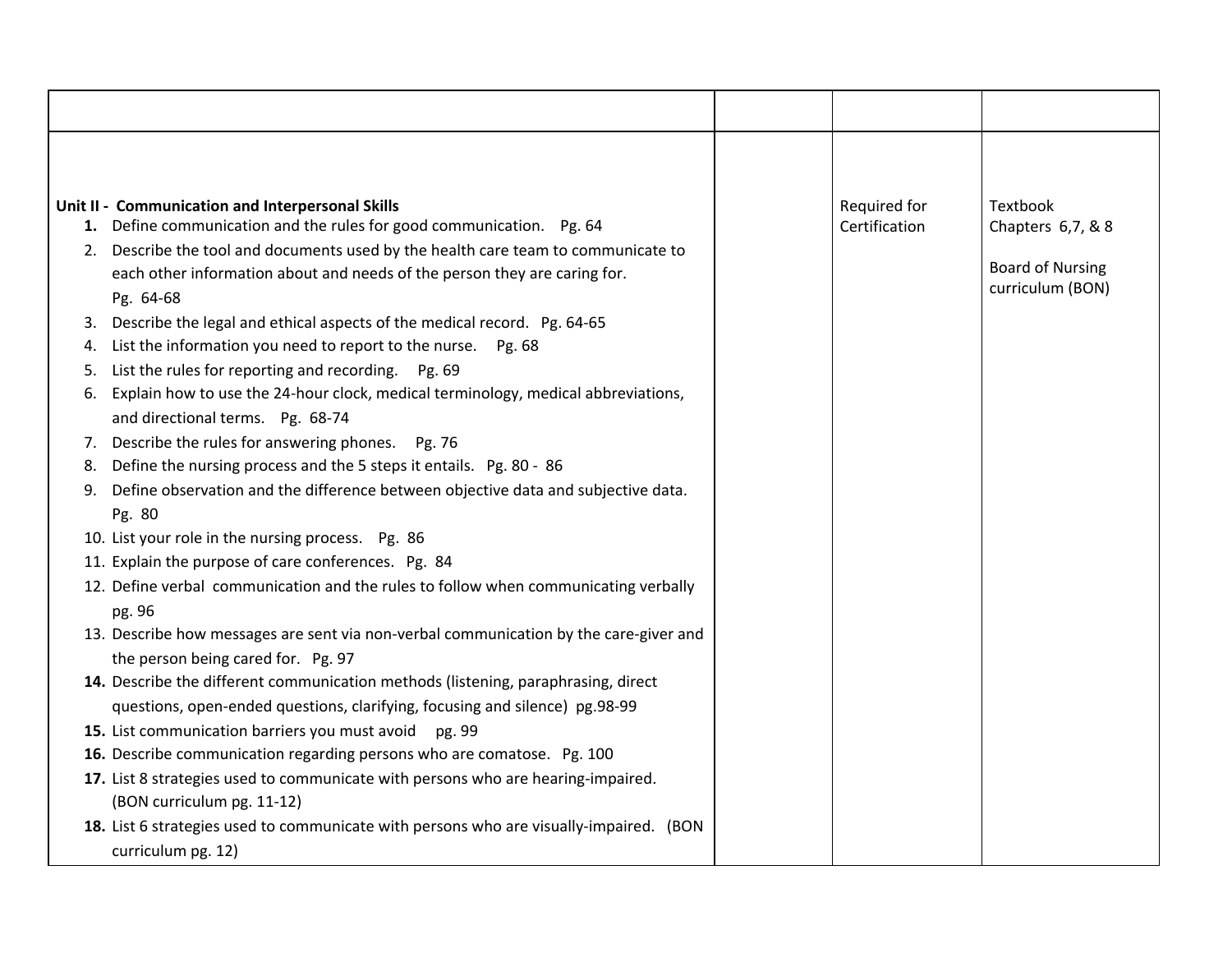| 19. List 2 important strategies needed to communicate with family members. (BON<br>curriculum pg. 12)<br>20. List 9 strategies to be used when communicating with the health care team. (BON<br>curriculum pg. 12)<br>21. Identify stressors for the Nurse Aide and the resources the Nurse Aide may use to<br>deal with the stress. (BON curriculum pg. 12-13<br>22. Identify conflict management strategies utilizing a role-play technique. (BON<br>curriculum pg. 13)<br>23. List the critical thinking process. (BON curriculum pg. 13-14)                                                                                                                                                                                                                                                                                                                                                                                                                                                                                               |                               |                                                                                 |
|-----------------------------------------------------------------------------------------------------------------------------------------------------------------------------------------------------------------------------------------------------------------------------------------------------------------------------------------------------------------------------------------------------------------------------------------------------------------------------------------------------------------------------------------------------------------------------------------------------------------------------------------------------------------------------------------------------------------------------------------------------------------------------------------------------------------------------------------------------------------------------------------------------------------------------------------------------------------------------------------------------------------------------------------------|-------------------------------|---------------------------------------------------------------------------------|
| Unit III - Infection Control                                                                                                                                                                                                                                                                                                                                                                                                                                                                                                                                                                                                                                                                                                                                                                                                                                                                                                                                                                                                                  |                               |                                                                                 |
| Describe the chain of infection. Pg. 213-216<br>1.<br>Identify factors contributing to occurrence of infections. (BON curriculum pg. 17)<br>2.<br>Describe sources and sites of infection (BON curriculum pg. 17)<br>3.<br>Identify human defenses against infection. (BON curriculum pg. 17&18)<br>4.<br>Explain the early signs and symptoms of infection. (BON curriculum pg. 18)<br>5.<br>Explain why the elderly are so susceptible to infection. (BON curriculum pg.18)<br>6.<br>Demonstrate proper hand washing technique. Pg. 212-220<br>7.<br>Compare different methods used to achieve medical asepsis. Pg. 216-222<br>8.<br>Describe Standard Precautions guidelines. Pg. 223-225<br>9.<br>10. Identify various types of isolation precautions. Pg. 226-227<br>11. Demonstrate proper donning and removing technique for personal protective<br>equipment. Pg. 228-231<br>12. Describe the disposition of waste material in a health care facility. Pg. 233-234<br>13. Describe the OSHA Bloodborne Pathogen Standard. Pg. 235-238 | Required for<br>certification | Textbook<br>Chapter 15<br><b>Board of Nursing</b><br>Curriculum (BON)           |
| Unit IV - Safety Measures<br>1. List risk factors for common accidents. Pg. 150 & (BON curriculum pg. 23 & 24)<br>2. Describe measures to prevent various common accidents in health care facilities. Pg.<br>$156 - 168$<br>Describe the procedure for dealing with an obstructed airway. Pg. 163 - 167<br>З.<br>Describe how to handle hazardous materials and identify the information contained<br>4.<br>on a Material Safety Data Sheet (MSDS) Pg. 170-171                                                                                                                                                                                                                                                                                                                                                                                                                                                                                                                                                                                | Required for<br>certification | Textbook<br>Chapters 12,13,14,16<br><b>Board of Nursing</b><br>Curriculum (BON) |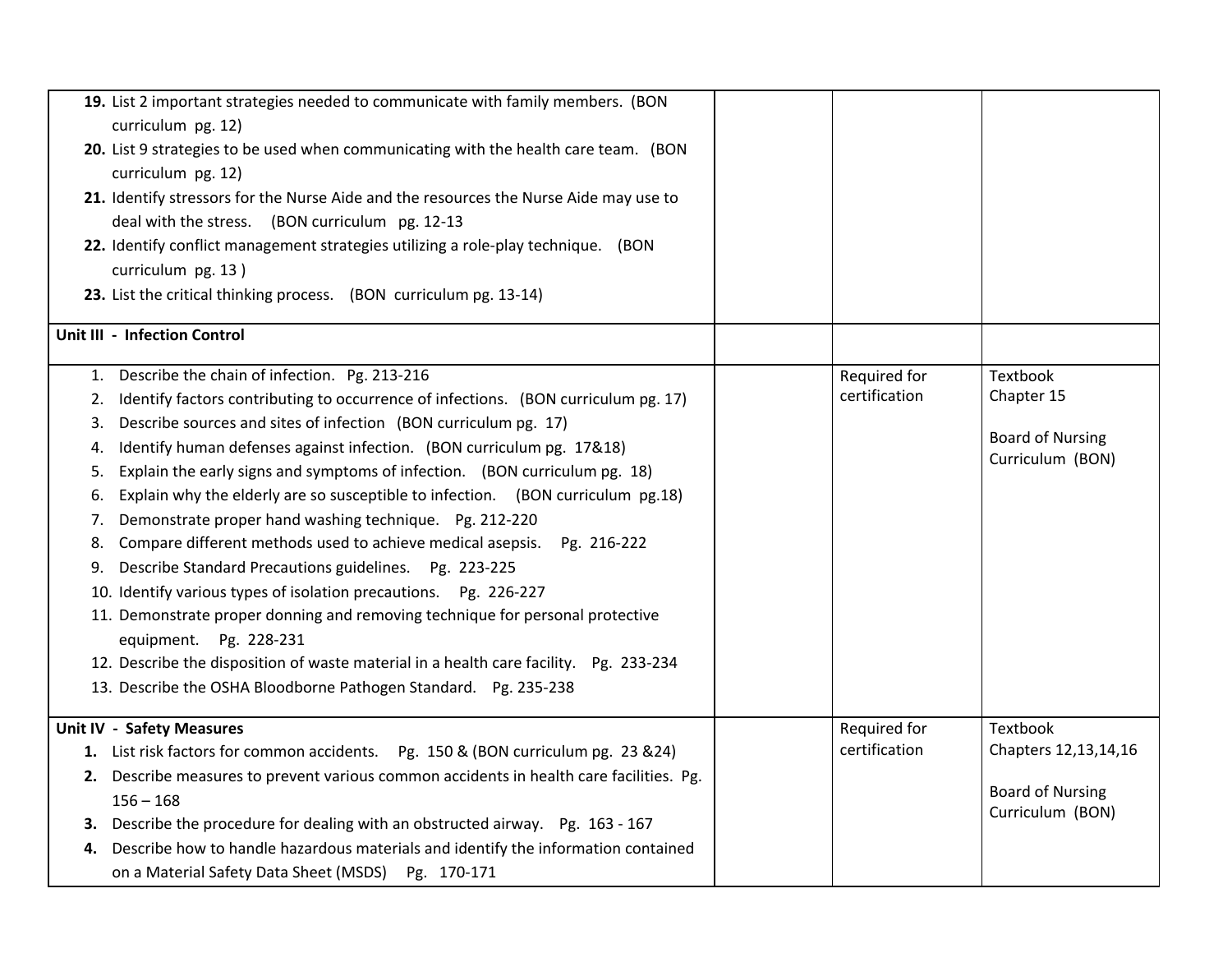|    | 5. Identify potential causes of a fire in a health care facility. Pg. 171 & (BON                     |               |                            |
|----|------------------------------------------------------------------------------------------------------|---------------|----------------------------|
|    | curriculum p. 29)                                                                                    |               |                            |
| 6. | Describe the nurse aide's role in the use of oxygen in a health care facility. Pg. 171               |               |                            |
|    | $-172$                                                                                               |               |                            |
| 7. | Identify ways to prevent a fire in a health care facility.  Pg. 173                                  |               |                            |
| 8. | Describe what to do during a fire.<br>Pg. 173-174                                                    |               |                            |
| 9. | Describe the proper use of a fire extinguisher. Pg. $174 - 175$                                      |               |                            |
|    | 10. Describe the events to be taken in the event of a disaster. Pg. 176                              |               |                            |
|    | 11. Explain the importance of the facility policy/procedure manual for fire and disaster.            |               |                            |
|    | (BON curriculum p. 30)                                                                               |               |                            |
|    | 12. List safety procedures to prevent falls in health care facilities. Pg. 185 - 188                 |               |                            |
|    | 13. Describe what to do for a falling person and the procedure for and the of importance             |               |                            |
|    | of reporting it to the supervisor.<br>Pg. 192                                                        |               |                            |
|    | 14. Describe the history of restraint use and restraint alternatives. Pg. $197 - 198$                |               |                            |
|    | 15. Describe safe restraint use including the importance of and frequency of monitoring              |               |                            |
|    | the client.<br>Pg. 197 - 211                                                                         |               |                            |
|    | 16. Describe the use and benefits of good body mechanics. Pg. 246 - 248                              |               |                            |
|    |                                                                                                      |               |                            |
|    |                                                                                                      |               |                            |
|    |                                                                                                      |               |                            |
|    | Unit V - Emergency Measure                                                                           | Required for  | <b>Textbook Chapter 51</b> |
|    | 1. Identify basic emergency care rules.<br>800<br>Pg.                                                | certification |                            |
|    | 2. Identify symptoms a client may display when experiencing an emergency. (BON                       |               | <b>BON Curriculum</b>      |
|    | curriculum pg. 33)                                                                                   |               |                            |
| 3. | Describe the appropriate response to a conscious or unconscious client in an                         |               |                            |
|    | emergency situation. (BON curriculum p. 33-34)                                                       |               |                            |
| 4. | Describe the signs, symptoms and emergency care for hemorrhage.<br>Pg. 816                           |               |                            |
| 5. | Describe the appropriate nurse aide actions for a client who is having a nose bleed.                 |               |                            |
|    | (BON curriculum pg. 35)                                                                              |               |                            |
| 6. | Identify common causes and emergency care for fainting.<br>Pg. 817                                   |               |                            |
| 7. | Describe appropriate nurse aide actions for a client who has vomited.<br>(BON                        |               |                            |
|    | curriculum pg. 35).                                                                                  |               |                            |
| 8. | Describes the causes, types and emergency care for burns. Pg. 819-820                                |               |                            |
| 9. | List the s/s of a heart attack and the appropriate nurse aide actions.<br>(BON<br>curriculum pg. 36) |               |                            |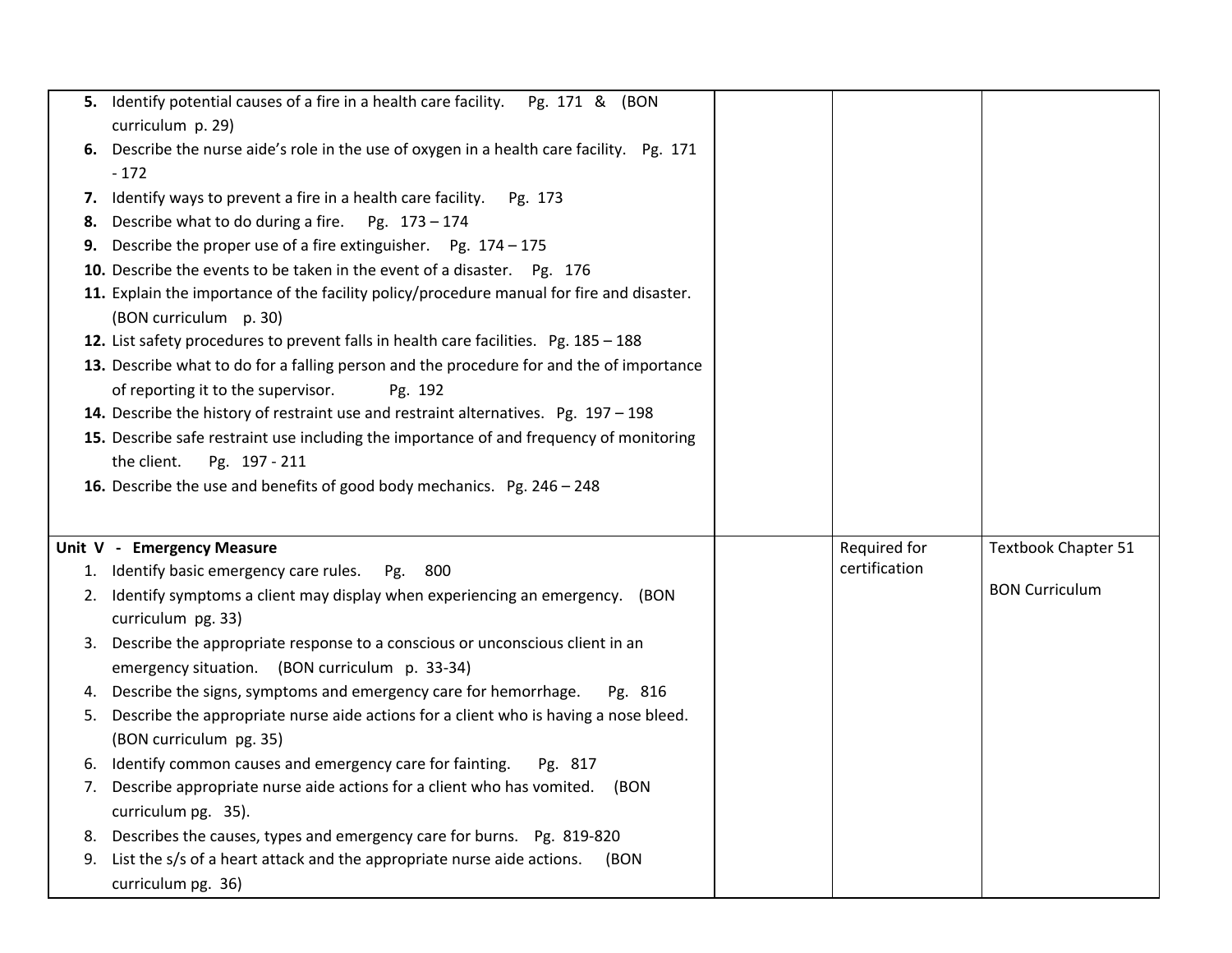| 10. Describe the causes and types of seizures and how to care for a person during a          |               |                       |
|----------------------------------------------------------------------------------------------|---------------|-----------------------|
| seizure. Pg. 818-819                                                                         |               |                       |
| 11. Describe the signs, symptoms, and emergency care for stroke. Pg. 817-818                 |               |                       |
| 12. Describe the signs, symptoms, and emergency care for shock.<br>Pg. 817                   |               |                       |
| 13. Describe the s/s of hypoglycemia and the appropriate nurse aide action. (BON             |               |                       |
| curriculum pg. 37-38)                                                                        |               |                       |
| 14. Describe the s/s of hyperglycemia and the appropriate the nurse aide action (BON         |               |                       |
| curriculum pg. 38)                                                                           |               |                       |
|                                                                                              |               |                       |
| Unit VI - Client's Rights                                                                    | Required for  | Textbook              |
| 1. Identify the 4 basic rights of all clients<br>(BON curriculum pg.40)                      | Certification | Chapter 2, 4, 8       |
| 2. Explain client rights identified in the Omnibus budget Reconciliation Act (OBRA) and      |               |                       |
| the HIPPA (Health Insurance Portability and Accountability Act Pg. 12-19, Box 2-2            |               |                       |
| on pg. 15; (BON curriculum pg. 41)                                                           |               | <b>BON</b> curriculum |
| 3. Identify nurse aide actions that maintain client privacy and confidentiality. Pg.         |               |                       |
| 14&15 and "Focus on Pride" pg. 19                                                            |               |                       |
| 4. Identify nurse aide actions that promote the client's right to make personal choices      |               |                       |
| to accommodate their individual needs.<br>Box 2-3 on pg. 17 and "Focus on Pride"             |               |                       |
| pg. 19                                                                                       |               |                       |
| 5. Identify nurse aide actions that assist the client with their right to receive assistance |               |                       |
| resolving grievances and disputes.<br>(BON curriculum pg. 42)                                |               |                       |
| 6. Describe the role of the ombudsman in a long-term care facility.<br>Pg. 19                |               |                       |
| 7. Identify nurse aide actions that provide the client with assistance necessary to          |               |                       |
| participate in client and family groups and other activities.  Pg. 18 and "Focus on          |               |                       |
| Pride" Pg. 19 and (BON curriculum pg. 42-43)                                                 |               |                       |
| 8. Identify nurse aide actions that maintain the care and security of the client's personal  |               |                       |
| possessions.<br>Pg. 16 (BON curriculum pg. 43)                                               |               |                       |
| 9. Explain the difference between abuse, mistreatment, and neglect and the                   |               |                       |
| importance of reporting such treatment to the appropriate supervisor. Pg. 35 - 44            |               |                       |
| 10. Identify actions of the nurse aide that constitute client abuse, neglect and             |               |                       |
| mistreatment. (BON curriculum pg. $44 - 45$ )                                                |               |                       |
| 11. Identify s/s that indicate client abuse or neglect.<br>(BON curriculum pg. 45)           |               |                       |
| 12. Describe the nurse aide's role as a mandated reporter. (BON curriculum pg. 45-46)        |               |                       |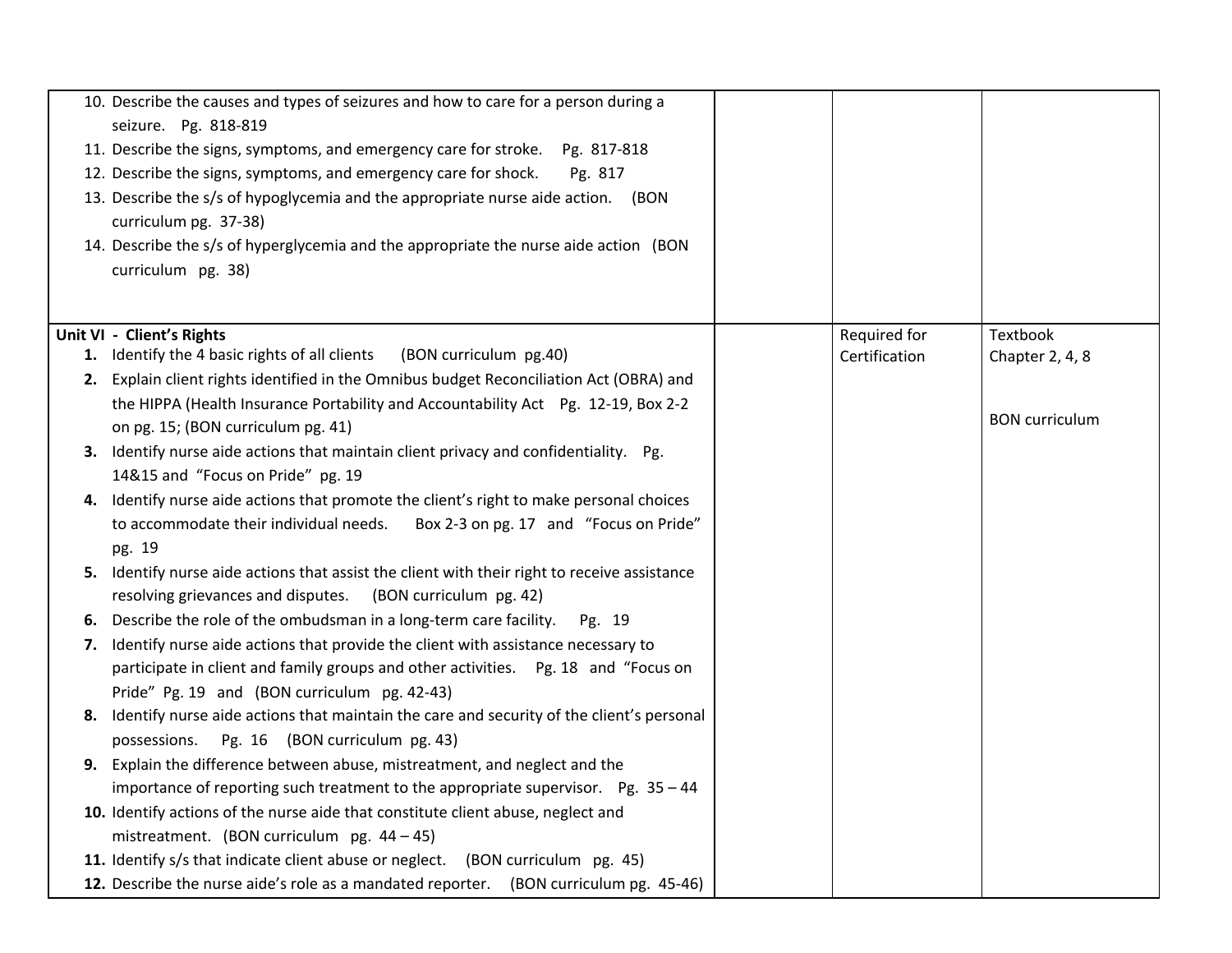|    | 13. Describe the consequences of a report of abuse, mistreatment or neglect against a    |               |                                    |
|----|------------------------------------------------------------------------------------------|---------------|------------------------------------|
|    | (BON curriculum pg. 46) and (18VAC90-25-100 and<br>nurse aide.                           |               |                                    |
|    | 18VAC90-25-81)                                                                           |               |                                    |
|    | 14. Explain how the nurse aide can help the client meet their basic needs described by   |               |                                    |
|    | Pg. 90 - 92<br>Maslow.                                                                   |               |                                    |
|    | 15. Describe strategies the nurse aide can use to promote client independence. (BON      |               |                                    |
|    | curriculum Pg. 47)                                                                       |               |                                    |
|    | 16. Explain how the nurse aide can modify care of the client to promote culturally       |               |                                    |
|    | sensitive care utilizing role play. (Transcultural Nsg: Basic Concepts & Case Studies    |               |                                    |
|    | www.culturaldiversity.org)                                                               |               |                                    |
|    | 17. Identify developmental tasks for each age group described by Erikson. (BON           |               |                                    |
|    | curriculum pg. $48 - 49$ )                                                               |               |                                    |
|    |                                                                                          |               |                                    |
|    | Unit VII - Basic Skills                                                                  | Required for  | Textbook                           |
|    | 1. Explain the beginning and ending steps for the nurse aide when providing care to the  | Certification | Chapters 11, 18, 19,<br>24, 26, 28 |
|    | (BON curriculum pg. 51-52)<br>client.                                                    |               |                                    |
|    | 2. Identify changes in mental status that the nurse aide might observe. (BON             |               | <b>BON</b> curriculum              |
|    | curriculum pg. 52                                                                        |               |                                    |
|    | 3. Identify changes in physical appearance that the nurse aide might observe. (BON       |               | Virginia Nurse Aide                |
|    | curriculum pg. 52-53                                                                     |               | Candidate Handbook                 |
| 4. | Identify signs of infection that the nurse aide might observe. (BON curriculum pg.       |               |                                    |
|    | 53)                                                                                      |               |                                    |
|    | 5. Identify s/s that should be reported to the appropriate supervisor during daily care. |               |                                    |
|    | (BON curriculum pg. 53-56)                                                               |               |                                    |
| 6. | Describe 6 conditions that effect the client's environment.<br>(BON curriculum pg.       |               |                                    |
|    | $56-57$                                                                                  |               |                                    |
|    | 7. Identify the 6 OBRA requirements for a client's room. (BON curriculum pg. 57)         |               |                                    |
| 8. | Describe the furnishing located in a typical client room. "Focus on Long-term care"      |               |                                    |
|    | Pg.287, Pg. 290 - 301                                                                    |               |                                    |
| 9. | Describe the nurse aide's responsibilities for care of the client's environment.<br>(BON |               |                                    |
|    | curriculum pg. 59)                                                                       |               |                                    |
|    | 10. Describe what the nurse aide should report to the supervisor regarding the client's  |               |                                    |
|    | room. (BON curriculum pg. 59)                                                            |               |                                    |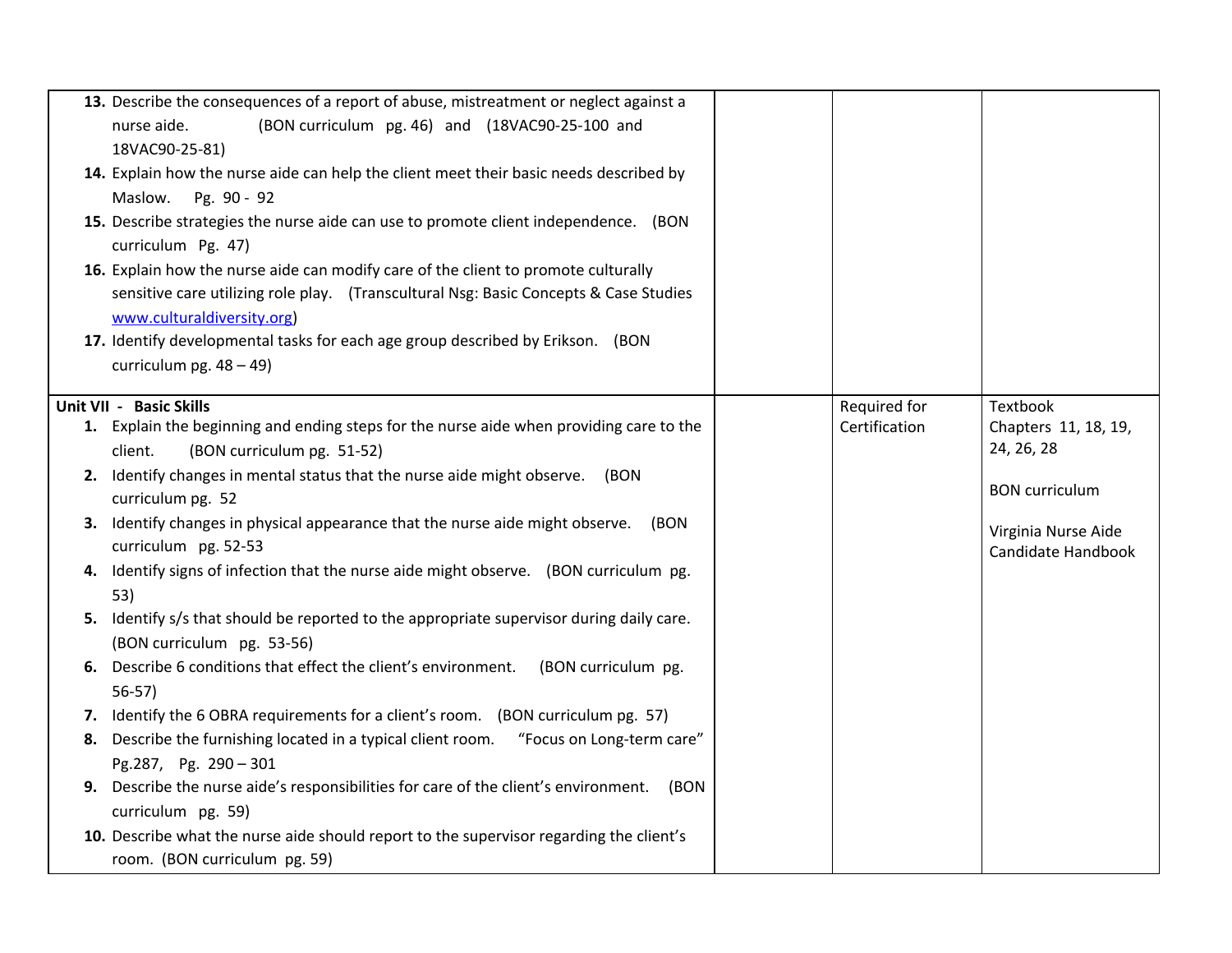| 11. Describe the 4 different ways beds are made and why they are made that way. Pg.           |  |  |
|-----------------------------------------------------------------------------------------------|--|--|
| 304                                                                                           |  |  |
| 12. Describe the different types of linen the nurse aide uses to make a bed in a long-term    |  |  |
| care facility. Pg. 304                                                                        |  |  |
| 13. Identify various devices used on the bed in a long-term care facility. (BON               |  |  |
| curriculum pg. 60-61)<br>Pg. 599                                                              |  |  |
| 14. Describe how to correctly handle linen. Pg. 305-307                                       |  |  |
| 15. Demonstrate how to make a closed, an open, an occupied and a surgical bed. Pg.<br>307-317 |  |  |
| 16. Explain the purpose of vital signs and when they are measured. Pg. 467                    |  |  |
| 17. Demonstrate the use of a thermometer to accurately measure and record a client's          |  |  |
| temperature. Pg. 467-476 (BON curriculum Pg. 62-63)                                           |  |  |
| 18. List the appropriate changes in temperature that should be reported to the                |  |  |
| supervisor. "Delegation Guidelines" Pg. 470                                                   |  |  |
| 19. Identify specific factors that may affect the accuracy of the temperature. (BON           |  |  |
| curriculum Pg. 63-64)                                                                         |  |  |
| 20. Describe the circulation of blood from the heart, to the periphery of the body and        |  |  |
| back to the heart. Pg. 476-477                                                                |  |  |
| 21. Demonstrate how to count and record radial pulse. Pg. 477-482                             |  |  |
| 22. Describe when to report any changes or abnormal pulse rates to the appropriate            |  |  |
| supervisor. "Delegation Guidelines" pg. 479                                                   |  |  |
| 23. Identify specific factors that may affect the accuracy of the pulse rate. (BON            |  |  |
| curriculum pg. 65)                                                                            |  |  |
| 24. Explain what the blood pressure measures.  Pg. 484 (BON curriculum Pg. 65)                |  |  |
| 25. Demonstrate how to measure and record blood pressure. Pg. 485 - 489                       |  |  |
| 26. State what is an abnormal blood pressure reading. Pg. 484                                 |  |  |
| 27. State to whom and when to report abnormal blood pressures. Pg. 484 - 485                  |  |  |
| 28. Identify specific factors that may affect the blood pressure; and those factors that      |  |  |
| may affect the accuracy of the BP reading. Box 26-4 on Pg. 485 (BON curriculum                |  |  |
| pg. 66)                                                                                       |  |  |
| 29. Demonstrate how to count and record respirations. Pg. 482-483                             |  |  |
| 30. State what is an abnormal respiration and when and to whom to report it.                  |  |  |
| "Counting Respirations" Pg. 483 - 484                                                         |  |  |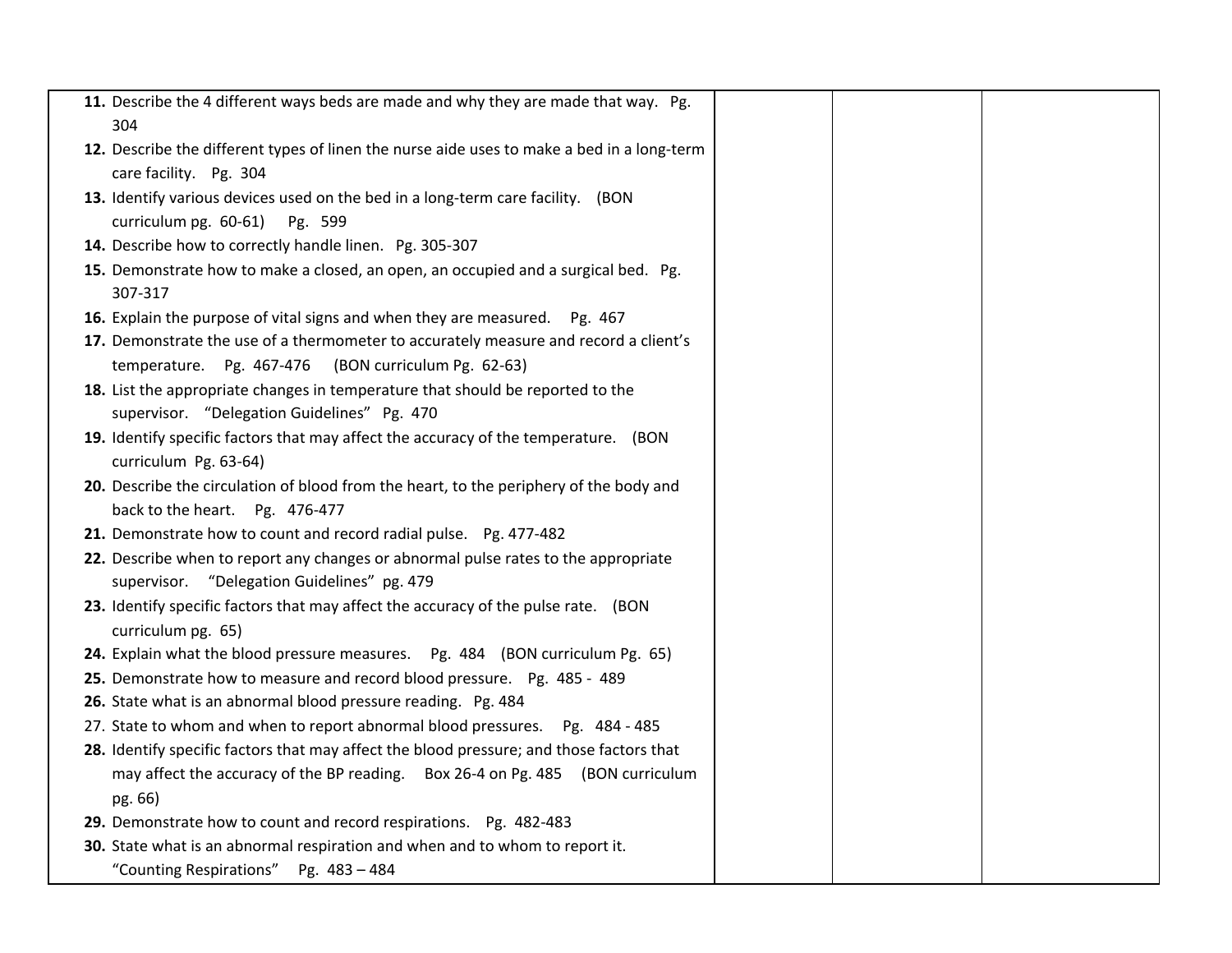| 31. Define pain and the factors affecting pain.<br>Pg. 510 - 512                          |  |  |
|-------------------------------------------------------------------------------------------|--|--|
| 32. Describe observations that the nurse aide can make to understand the client's pain    |  |  |
| level. (BON curriculum pg. 67)                                                            |  |  |
| 33. Describe comfort measures the nurse aide can perform in response to the client's      |  |  |
| pain. (BON curriculum pg. 68)                                                             |  |  |
| 34. Demonstrate how to measure and record weight and height of a client. Pg. 526          |  |  |
| $-530$                                                                                    |  |  |
| 35. Describe how and when to report changes in height and weight. "Delegation             |  |  |
| guidelines" pg. 527                                                                       |  |  |
| 36. Describe the six (6) main nutrients in a healthy diet. Pg. 431 (BON curriculum pg.    |  |  |
| 104)                                                                                      |  |  |
| 37. Explain how to use the Food Pyramid as a guide for a healthy diet. (BON curriculum    |  |  |
| pg. 105)                                                                                  |  |  |
| 38. Identify various special diets that clients may receive. Pg. 436-439 (BON             |  |  |
| curriculum pg. 105-106)                                                                   |  |  |
| 39. Describe the three (3) consistencies of Thicken that may be ordered for clients with  |  |  |
| swallowing difficulties. Pg. (BON curriculum pg. 106)                                     |  |  |
| 40. Identify age-related changes that affect eating and nutrition. (BON curriculum pg.    |  |  |
| $106-107$                                                                                 |  |  |
| 41. Identify cultural and social considerations that affect eating and nutrition. Pg. 435 |  |  |
| (BON curriculum pg. 107)                                                                  |  |  |
| 42. Observations nurse aide should report concerning eating and nutrition. (BON           |  |  |
| curriculum pg. 108)                                                                       |  |  |
| 43. Explain guidelines for the nurse aide concerning eating and nutrition. (BON           |  |  |
| curriculum pg. 108                                                                        |  |  |
| 44. Describe actions the nurse aide should take to prepare the client for the meal time;  |  |  |
| how to serve client trays; how to feed a client who cannot feed self; and discuss the     |  |  |
| importance of reporting abnormal observations or changes to the appropriate               |  |  |
| supervisor.                                                                               |  |  |
| a. Pg. 443-450 Virginia Nurse Aide Candidate Handbook (BON curriculum pg.                 |  |  |
| 109)                                                                                      |  |  |
| 45. Describe how to measure, document and report food and fluid intake.<br>Pg. 439 -      |  |  |
| 442 (BON curriculum pg. 110)                                                              |  |  |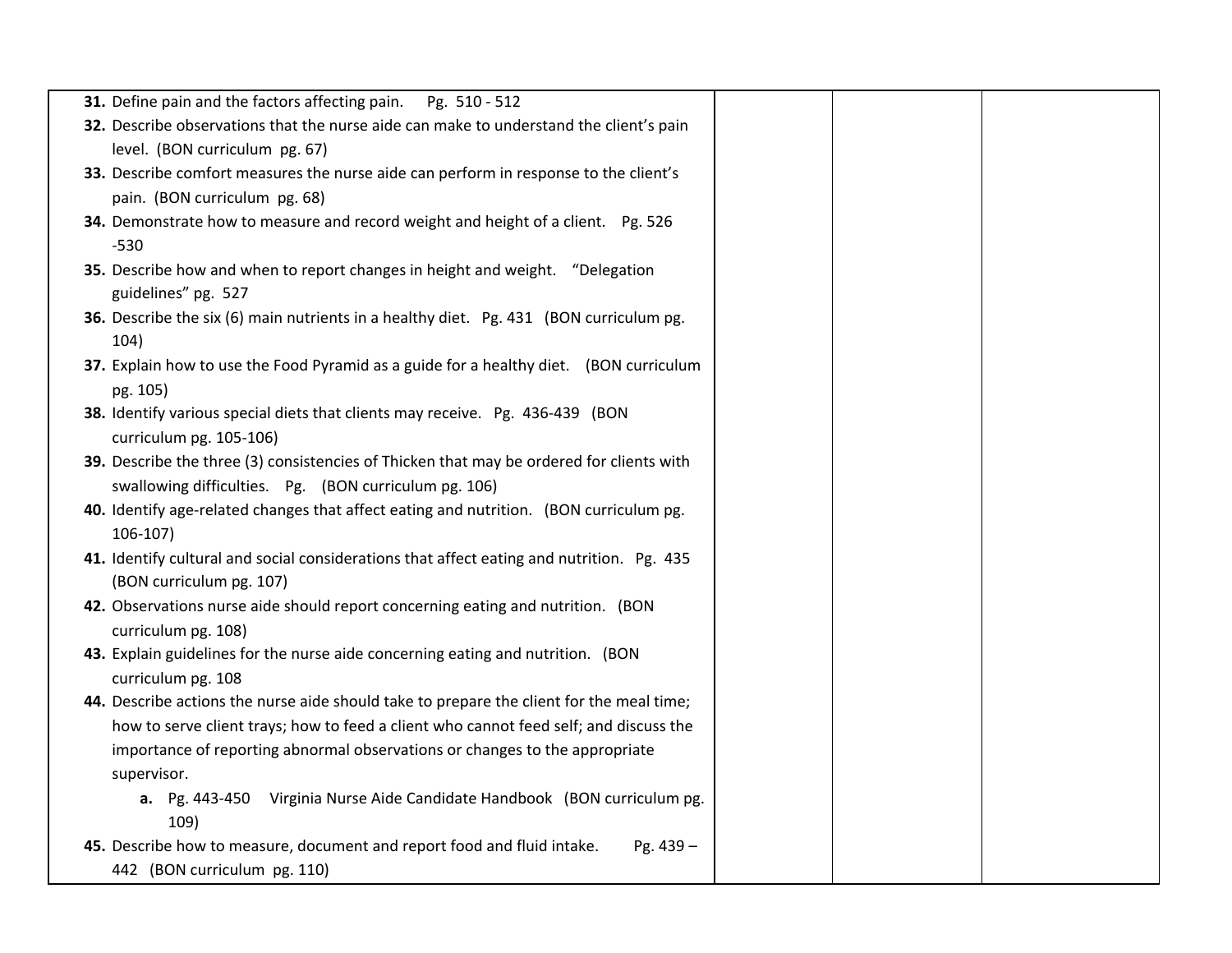| 46. Describe how to report changes in food intake to the appropriate supervisor.<br>(BON                            |  |  |
|---------------------------------------------------------------------------------------------------------------------|--|--|
| curriculum pg. 70)                                                                                                  |  |  |
| 47. Describe actions to help prevent aspiration. (BON curriculum pg. 110)                                           |  |  |
| 48. Define hydration, including actual amount of fluid required per day. Pg. 439                                    |  |  |
| 49. Describe s/s of dehydration. (BON curriculum pg. 110-111)                                                       |  |  |
| 50. Accurately describe actions of the nurse aide to prevent client dehydration. (BON<br>curriculum pg. 111)        |  |  |
| 51. Identify s/s of fluid overload to report to the appropriate supervisor. (BON<br>curriculum pg. 111)             |  |  |
| 52. Identify the major anatomical structures of the urinary system. "Body structure and<br>function review" Pg. 720 |  |  |
| 53. Describe the fluids that can be recorded as fluid output. Pg. 440                                               |  |  |
| 54. Identify equipment used to measure fluid output.<br>Pg. 440-441 (Fig. 24.6)                                     |  |  |
| 55. Demonstrate accurate measurement and recording of urinary output. Pg. 440-441                                   |  |  |
| (Fig. 24-5)                                                                                                         |  |  |
| 56. Describe how to report any changes in urinary output. (BON curriculum pg. 69)                                   |  |  |
| 57. Identify factors that may affect the client's urinary output. (BON curriculum Pg.                               |  |  |
| 70)                                                                                                                 |  |  |
|                                                                                                                     |  |  |
|                                                                                                                     |  |  |
|                                                                                                                     |  |  |
|                                                                                                                     |  |  |
|                                                                                                                     |  |  |
|                                                                                                                     |  |  |
|                                                                                                                     |  |  |
|                                                                                                                     |  |  |
|                                                                                                                     |  |  |
|                                                                                                                     |  |  |
|                                                                                                                     |  |  |
|                                                                                                                     |  |  |
|                                                                                                                     |  |  |
|                                                                                                                     |  |  |
| $2^{ND}$ Marking Period (11/03/20 - 01/27/21)<br>Clinical Experience (02/01/21)                                     |  |  |
|                                                                                                                     |  |  |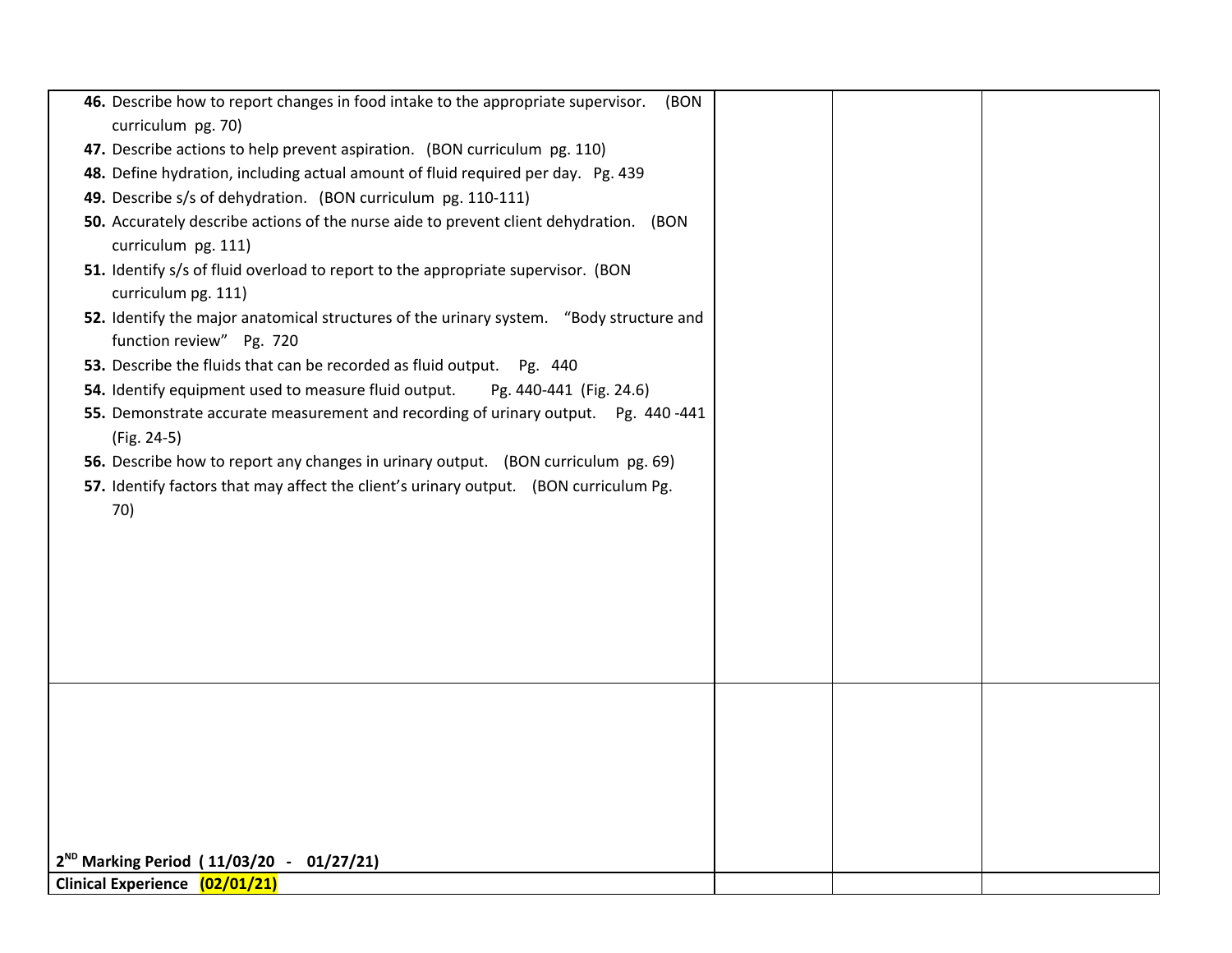|    | Unit VIII - Personal Care Skills                                                       | Required for  | Textbook                |
|----|----------------------------------------------------------------------------------------|---------------|-------------------------|
| 1. | Identify the components of personal care. (BON curriculum pg. 72-73)                   | Certification | Chapters 9, 17, 20,     |
| 2. | Explain routine personal care for both morning and bedtime. Pg. 323 (BON               |               | 21, 22, 23, 27, 31, 33, |
|    | curriculum pg. 73)                                                                     |               | 34, 41, 43              |
|    | 3. Describe the guidelines for assisting the client with personal care.                |               |                         |
|    | (BON curriculum pg. 73-74)                                                             |               | <b>BON</b> curriculum   |
|    | 4. Explain what the nurse aide should observe while assisting the client with personal |               |                         |
|    | care. (BON curriculum pg. 74)                                                          |               | Virginia Nurse Aide     |
| 5. | Identify the purposes of bathing. Pg. 331 (BON curriculum pg. 74)                      |               | Candidate Handbook      |
| 6. | Identify the supplies required for bathing. "Giving a complete bed bath" Pg. 335       |               |                         |
| 7. | Describe the safety guidelines the nurse aide should follow when assisting the client  |               |                         |
|    | to bathe.<br>(BON curriculum pg. 75)<br>Pg. 334                                        |               |                         |
| 8. | Explain the importance of following the correct sequence of bathing. Pg. 337           |               |                         |
|    | a. (BON curriculum pg. 75)                                                             |               |                         |
|    | 9. Demonstrate how to give a tub bath and shower. Pg. 343 - 344<br>(BON                |               |                         |
|    | curriculum pg. 76-77)                                                                  |               |                         |
|    | 10. Describe the safety measures to be used when giving a tub bath or shower. Box      |               |                         |
|    | 20-2 Pg. 340                                                                           |               |                         |
|    | 11. Discuss the importance of reporting abnormal observations or changes to the        |               |                         |
|    | "Delegation Guidelines" Pg. 333<br>appropriate supervisor.                             |               |                         |
|    | 12. Accurately document performance of a tub bath or shower on the facility ADL form.  |               |                         |
|    | 13. Demonstrate how to give a partial bed bath; discuss the importance of reporting    |               |                         |
|    | abnormal changes to the appropriate supervisor; and accurately document                |               |                         |
|    | performance of a partial bath.    Pg. 333 & 339 (BON curriculum Pg. 77-78)             |               |                         |
|    | 14. Demonstrate how to give a complete bed bath; discuss the importance of reporting   |               |                         |
|    | abnormal changes to the appropriate supervisor; and accurately document                |               |                         |
|    | performance of a complete bed bath. Pg. 335-338 (BON curriculum Pg. 78-80)             |               |                         |
|    | 15. Demonstrate how to give modified bed bath (face, 1 arm, hand and underarm).        |               |                         |
|    | Virginia Nurse Aide Candidate Handbook                                                 |               |                         |
|    | 16. Identify terms associated with oral hygiene. (BON curriculum Pg. 80-81)            |               |                         |
|    | 17. Explain the importance of oral hygiene. (BON curriculum Pg. 81)                    |               |                         |
|    | 18. Describe observations the nurse aide may make while providing oral hygiene to a    |               |                         |
|    | client. Pg. 324 "Delegation Guidelines"<br>(BON curriculum Pg. 81-82)                  |               |                         |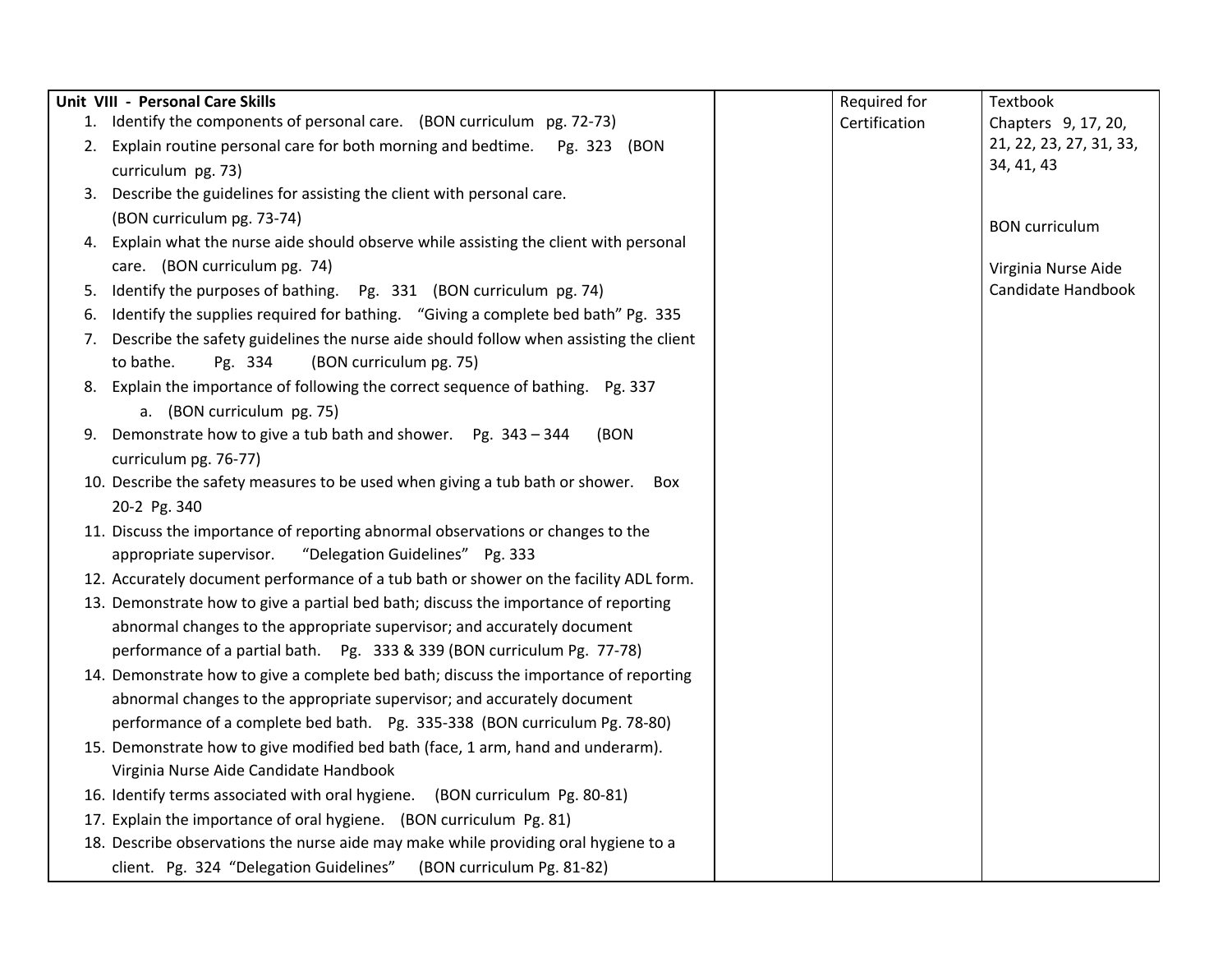| 19. Identify the guidelines for good oral hygiene. (BON curriculum Pg. 82)              |  |
|-----------------------------------------------------------------------------------------|--|
| 20. Demonstrate how to provide mouth care; discuss the importance of reporting          |  |
| abnormal changes to the appropriate supervisor; and accurately document                 |  |
| performance of mouth care. (BON curriculum Pg. 82) Virginia Nurse Aide                  |  |
| Candidate Handbook "Delegation Guidelines" Pg. 324                                      |  |
| 21. Describe how to provide mouth care for an edentulous client; discuss the importance |  |
| of reporting abnormal changes to the appropriate supervisor; and accurately             |  |
| document performance of mouth care (BON curriculum Pg. 82)                              |  |
| 22. Describe how to floss a client's teeth. Pg. 324 - 326 (BON curriculum pg. 83)       |  |
| 23. Demonstrate how to provide denture care; discuss the importance of reporting        |  |
| abnormal changes to the appropriate supervisor; and accurately document                 |  |
| performance of denture care. Pg. 329 - 331 (BON curriculum pg. 83-84)                   |  |
| 24. Describe how to provide mouth care to an unconscious person; discuss the            |  |
| importance of reporting abnormal changes to the appropriate supervisor; and             |  |
| accurately document performance.   Pg. 328 (BON curriculum pg. 84)                      |  |
| 25. Identify the components of personal grooming. (BON curriculum pg. 85)               |  |
| 26. Explain how to shampoo a client's hair. Pg. 358-360 (BON curriculum pg. 85)         |  |
| 27. Demonstrate how to provide hair care; discuss the importance of reporting abnormal  |  |
| changes to the appropriate supervisor; and accurately document performance. Pg.         |  |
| 354-358 (BON curriculum pg. 85-86)                                                      |  |
| 28. Explain guidelines for a nurse aide when shaving a client. Pg. 361-363 (BON         |  |
| curriculum pg. 86                                                                       |  |
| 29. Describe the different types of razors including how the nurse aide would use each  |  |
| type. (BON curriculum pg. 86-87)                                                        |  |
| 30. Demonstrate how to shave a client; discuss the importance of reporting abnormal     |  |
| changes to the appropriate supervisor; and accurately document performance. Pg.         |  |
| 362-363 (BON curriculum pg. 87)                                                         |  |
| 31. Explain why make-up may be important for the client. (BON curriculum pg. 88)        |  |
| 32. Identify the importance of fingernail care. (BON curriculum pg. 88)                 |  |
| 33. Describe guidelines the nurse aide should follow when providing nail care. (BON     |  |
| curriculum pg. 88)                                                                      |  |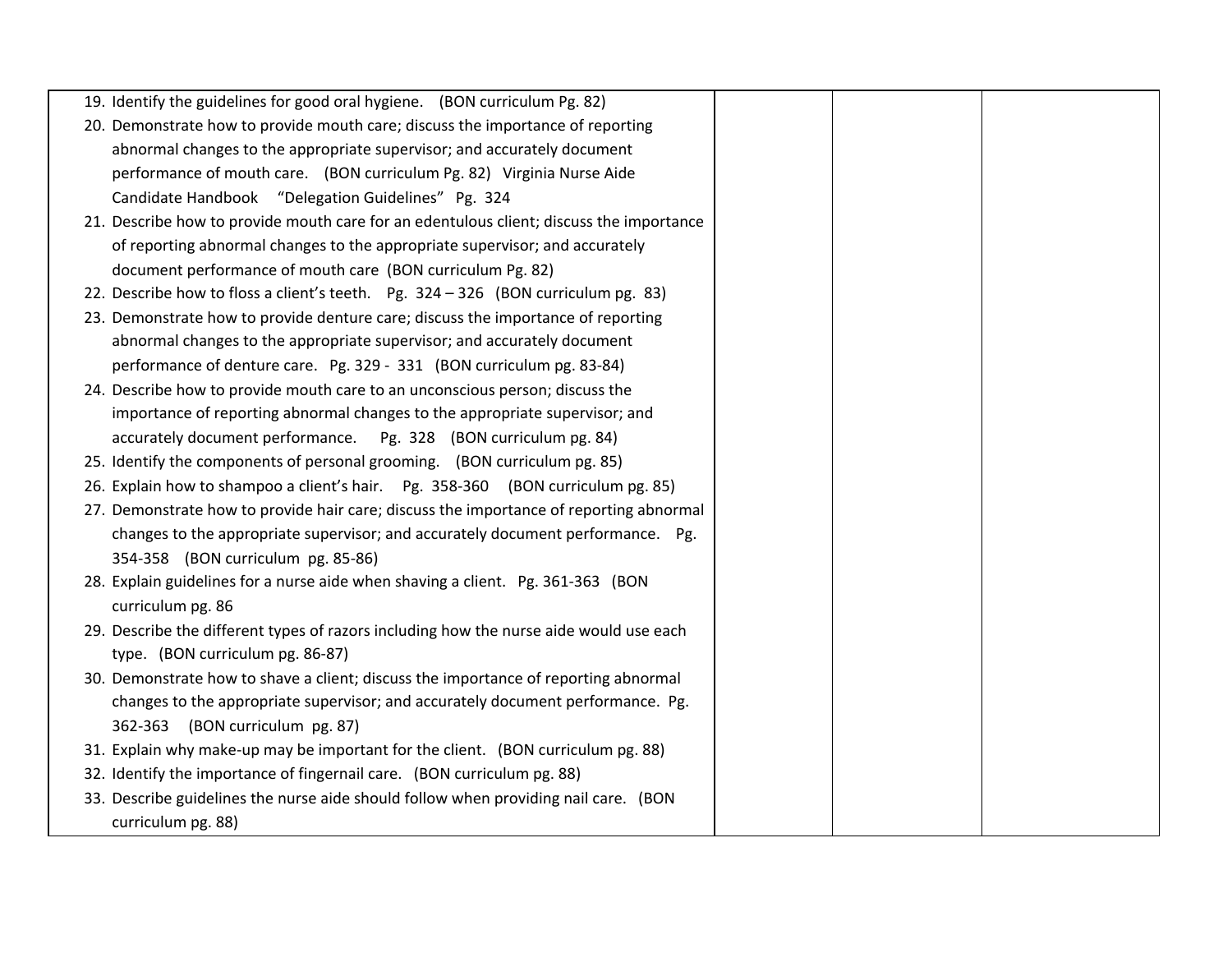| 34. Demonstrate how to provide fingernail/foot care; discuss the importance of           |  |  |
|------------------------------------------------------------------------------------------|--|--|
| reporting abnormal changes to the appropriate supervisor; and accurately document        |  |  |
| performance. Pg. 365                                                                     |  |  |
| 35. Describe the importance of daily dressing. (BON curriculum pg. 90)                   |  |  |
| 36. Discuss guidelines the nurse aide should follow when helping a client to dress and   |  |  |
| identify assistive devices that are useful for clients when they are dressing            |  |  |
| themselves. Pg. 354, 366-372 (BON curriculum pg. 90)                                     |  |  |
| 37. Explain observations the nurse aide may make when assisting the client to dress; and |  |  |
| identify safety measures and precautions that should be taken. (BON curriculum           |  |  |
| pg. 90)                                                                                  |  |  |
| 38. Demonstrate how to dress client with affected (weak) right arm; report observations  |  |  |
| to appropriate supervisor and document procedure on ADL (Activity of Daily Living)       |  |  |
| sheet. Virginia Nurse Aide Candidate Handbook: "Dresses client with affected             |  |  |
| (weak) right arm".                                                                       |  |  |
| 39. Explain the anatomy and physiology of the urinary system. Pg. 376                    |  |  |
| 40. Define the terms used in the urinary system.  Pg. 377 - Table 22-1<br>(BON           |  |  |
| curriculum pg. 91-92)                                                                    |  |  |
| 41. Describe age-related changes seen in the urinary system. (BON curriculum pg. 92)     |  |  |
| 42. Identify normal and abnormal characteristics of urine. (BON curriculum pg. 92-93)    |  |  |
| 43. Explain the guidelines the nurse aide should follow to promote normal urination      |  |  |
| patterns. Pg. 376 - Box 22-1                                                             |  |  |
| 44. List common disorders of the urinary system, including their s/s. (BON curriculum    |  |  |
| pg. 93-95)                                                                               |  |  |
| 45. Identify equipment used with the urinary system. Pg. 378-383                         |  |  |
| 46. Demonstrate how to provide perineal and catheter care; and discuss the importance    |  |  |
| of reporting abnormal changes to the appropriate supervisor; and accurately              |  |  |
| document performance.  Pg. 346-352 (including "Delegation Guidelines")                   |  |  |
| Virginia Nurse Aide Candidate Handbook                                                   |  |  |
| 47. Demonstrate how to accurately document urinary output.<br>Virginia Nurse Aide        |  |  |
| Candidate Handbook.                                                                      |  |  |
| 48. Describe how to collect routine urine specimen; and discuss the importance of        |  |  |
| reporting abnormal changes to the appropriate supervisor; and accurately document        |  |  |
| specimen collections. Pg. 541 - 547 (BON curriculum pg. 98-99)                           |  |  |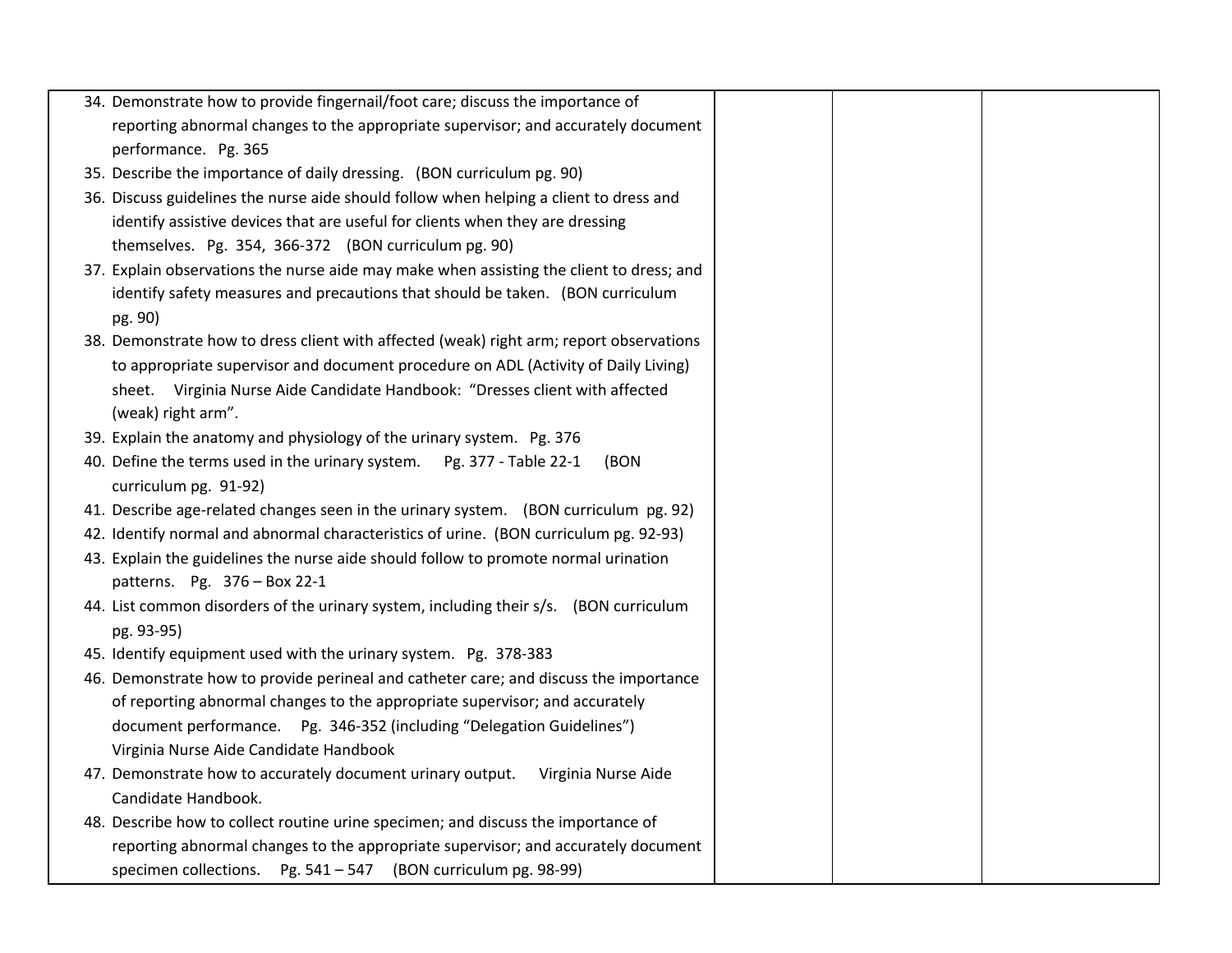| 49. Explain the anatomy and physiology of the gastrointestinal (GI) system. Pg. 407                                        |  |  |
|----------------------------------------------------------------------------------------------------------------------------|--|--|
| (BON curriculum pg. 100)                                                                                                   |  |  |
| 50. Demonstrate how to help a client use a bedpan; and discuss the importance of                                           |  |  |
| reporting abnormal changes to the appropriate supervisor; and accurately document                                          |  |  |
| performance. Pg. 379-383 Virginia Nurse Aide Candidate Handbook                                                            |  |  |
| 51. Describe common disorders of the GI system. Pg. 409-413 (BON curriculum pg.                                            |  |  |
| $101-102)$                                                                                                                 |  |  |
| 52. Explain the different types of enemas and when a nurse aide is permitted to give an<br>enema. (BON curriculum pg. 102) |  |  |
| 53. Describe how to collect routine stool specimen; and discuss the importance of                                          |  |  |
| reporting abnormal changes to the appropriate supervisor; and accurately document                                          |  |  |
| performance. Pg. 550-552 (including Delegation guidelines) (BON curriculum pg.                                             |  |  |
| $102 - 103$                                                                                                                |  |  |
| 54. Describe how to perform test for occult blood; and discuss the importance of                                           |  |  |
| reporting abnormal changes to the appropriate supervisor; and accurately document                                          |  |  |
| performance. (BON curriculum pg. 103)                                                                                      |  |  |
| 55. Explain why a client might have a colostomy. Pg. 421                                                                   |  |  |
| 56. Describe the care issues for a client with colostomy including what observations the                                   |  |  |
| nurse aide should make. Pg. 421-422 (BON curriculum pg. 104)                                                               |  |  |
| 57. Explain the anatomy and physiology of the skin. Pg. 676 (BON curriculum pg.                                            |  |  |
| $111-112)$                                                                                                                 |  |  |
| 58. Describe age-related changes seen in the skin. Pg. 138 - Box 11-2 (BON                                                 |  |  |
| curriculum pg. 112)                                                                                                        |  |  |
| 59. List common disorders of the skin, including their s/s. Pg. 676 (BON curriculum                                        |  |  |
| pg. 112-114)                                                                                                               |  |  |
| 60. Identify risk factors for developing pressure sores. Pg. 595                                                           |  |  |
| 61. Describe the staging of pressure sores. Pg. 597                                                                        |  |  |
| 62. Describe actions the nurse aide can take to prevent pressure sores; and discuss the                                    |  |  |
| importance of reporting abnormal observations or changes to the appropriate                                                |  |  |
| supervisor.                                                                                                                |  |  |
| a. Pg. 598 - 601 (BON curriculum pg. 115)                                                                                  |  |  |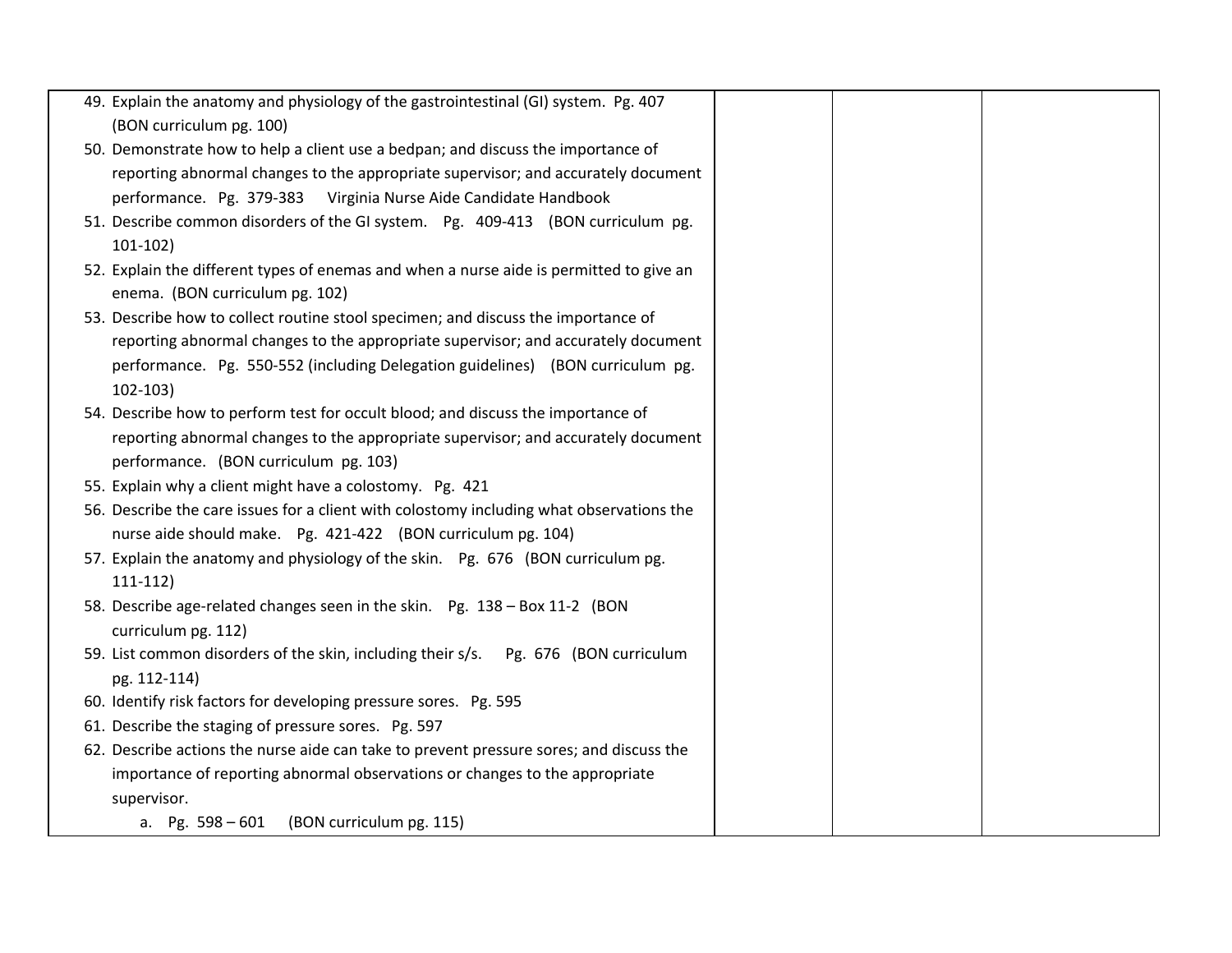|  | 63. Demonstrate how to perform a back massage; and discuss the importance of             |  |  |
|--|------------------------------------------------------------------------------------------|--|--|
|  | reporting abnormal observations or changes to the appropriate supervisor. Pg.            |  |  |
|  | 344-346 including "Delegation Guidelines"                                                |  |  |
|  | 64. Identify the structure and function of the musculo-skeletal system. Pg. 686          |  |  |
|  | 65. Describe age-related changes seen in the musculo-skeletal system. Pg. 138 - Box      |  |  |
|  | $11-2$                                                                                   |  |  |
|  | 66. Describe common disorders of the musculo-skeletal system, including their s/s and    |  |  |
|  | guidelines for the nurse aide. Pg. 686-694                                               |  |  |
|  | 67. Identify complications of immobility. Pg. 492                                        |  |  |
|  | 68. Demonstrate the various positions for the client in bed. Pg. 249-251                 |  |  |
|  | 69. Demonstrate how to raise a client's head and shoulders and move the client up in     |  |  |
|  | bed including a draw sheet; and discuss the importance of reporting abnormal             |  |  |
|  | observations or changes to the appropriate supervisor and accurately document            |  |  |
|  | performance on the ADL sheet.<br>Pg. 260-263                                             |  |  |
|  | 70. Demonstrate how to position client on side and accurately document performance       |  |  |
|  | on ADL sheet.<br>Virginia Nurse Aide Candidate Handbook                                  |  |  |
|  | 71. Demonstrate how to transfer client from bed to wheelchair using a transfer belt; and |  |  |
|  | discuss the importance of reporting abnormal observations or changes to the              |  |  |
|  | appropriate supervisor and accurately document performance on ADL sheet. Pg.             |  |  |
|  | Virginia Nurse Aide Candidate Handbook<br>274-275                                        |  |  |
|  | 72. Demonstrate how to transfer client from bed to wheelchair using a mechanical lift;   |  |  |
|  | and discuss the importance of reporting abnormal observations or changes to the          |  |  |
|  | appropriate supervisor and accurately document performance on ADL sheet. Pg.             |  |  |
|  | Virginia Nurse Aide Candidate Handbook<br>278-281                                        |  |  |
|  | 73. Demonstrate how to ambulate client using transfer/gait belt and discuss the          |  |  |
|  | importance of reporting abnormal observations or changes to the appropriate              |  |  |
|  | supervisor and accurately document performance on ADL sheet.<br>Pg. 501-502              |  |  |
|  | Virginia Nurse Aide Candidate Handbook                                                   |  |  |
|  | 74. Explains the importance of bowel and bladder training                                |  |  |
|  |                                                                                          |  |  |
|  |                                                                                          |  |  |
|  |                                                                                          |  |  |
|  |                                                                                          |  |  |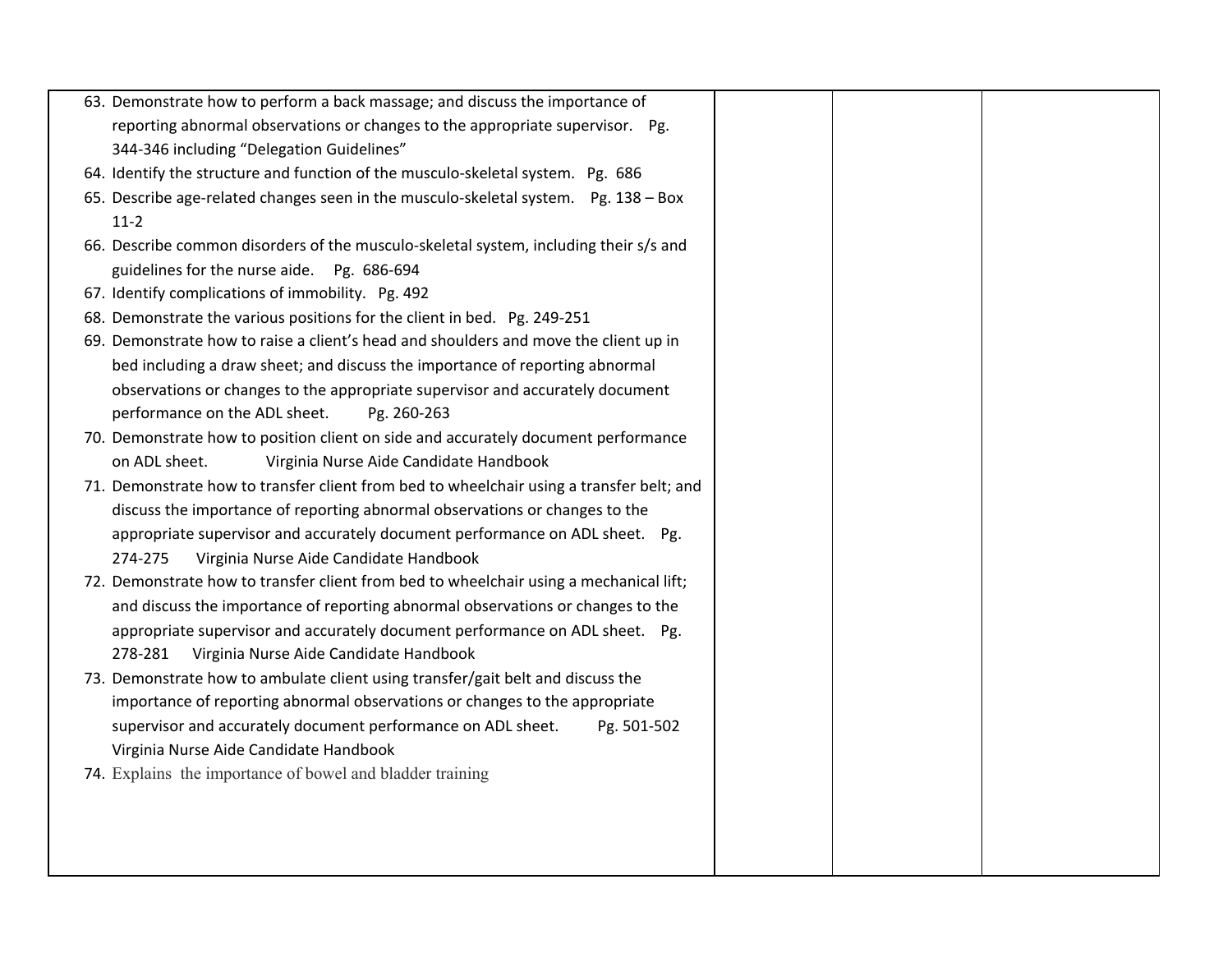|    | Unit IX - Individual Client's Needs, including Mental Health and Social Service Needs    | Required for  | Textbook                 |
|----|------------------------------------------------------------------------------------------|---------------|--------------------------|
|    | 1. Identify basic physical needs of the client.<br>Pg. 90                                | Certification | Chapter 8, 45, 46, 47,   |
|    | 2. Identify basic psychosocial needs of the client. Pg. 91-92 (BON curriculum pg.        |               | 39                       |
|    | 125-126)                                                                                 |               |                          |
|    | 3. Describe the guidelines a nurse aide should use to assist the client to meet his      |               | <b>BON</b><br>curriculum |
|    | psychosocial needs.<br>(BON curriculum pg. 126)                                          |               |                          |
|    | 4. List and define the Basic Mental health and Mental Disorder concepts. Pg. 728.        |               |                          |
| 5. | Identify and define the different defense mechanisms. Pg. 729 - Box 45-2                 |               |                          |
| 6. | Describe the s/s of anxiety. Pg. 728 - Box 45-1                                          |               |                          |
| 7. | Identify the behaviors associated with obsessive-compulsive disorder. Pg. 729            |               |                          |
| 8. | Define phobia and list the 8 common phobias. Pg. 729                                     |               |                          |
| 9. | Identify the s/s of depression. Pg. 731 Box 45-4                                         |               |                          |
|    | 10. Describe the behavior associated with bipolar disorder. Pg. 731 Box 45-4             |               |                          |
|    | 11. Describe the s/s of associated with schizophrenia. Pg. 730-731                       |               |                          |
|    | 12. List how a nurse aide can modify their behavior in response to the behavior of the   |               |                          |
|    | client; and explain the importance of reporting abnormal observations or changes to      |               |                          |
|    | the appropriate supervisor. (BON curriculum pg. 128-129)                                 |               |                          |
|    | 13. Explain the principles of behavior management needed to reinforce appropriate        |               |                          |
|    | behavior and causing inappropriate behavior to be reduced or eliminated. (BON            |               |                          |
|    | curriculum pg. 129-130)                                                                  |               |                          |
|    | 14. List strategies to reinforce appropriate behaviors and strategies to reduce          |               |                          |
|    | inappropriate. (BON curriculum pg. 130)                                                  |               |                          |
|    | 15. Identify age-appropriate strategies to reinforce client dignity. (BON curriculum pg. |               |                          |
|    | 130-131)                                                                                 |               |                          |
|    | 16. Identify guidelines for nurse aide to reinforce client dignity. (BON curriculum pg.  |               |                          |
|    | 131)                                                                                     |               |                          |
|    | 17. Identify warning signs that frequently precede aggressive behavior. (BON curriculum  |               |                          |
|    | pg. 131)                                                                                 |               |                          |
|    | 18. Identify strategies needed to respond to aggressive behavior. (BON curriculum pg.    |               |                          |
|    | 131)                                                                                     |               |                          |
|    | 19. Identify common causes of angry behavior and warning signs that precede angry        |               |                          |
|    | behavior. (BON curriculum pg. 132)                                                       |               |                          |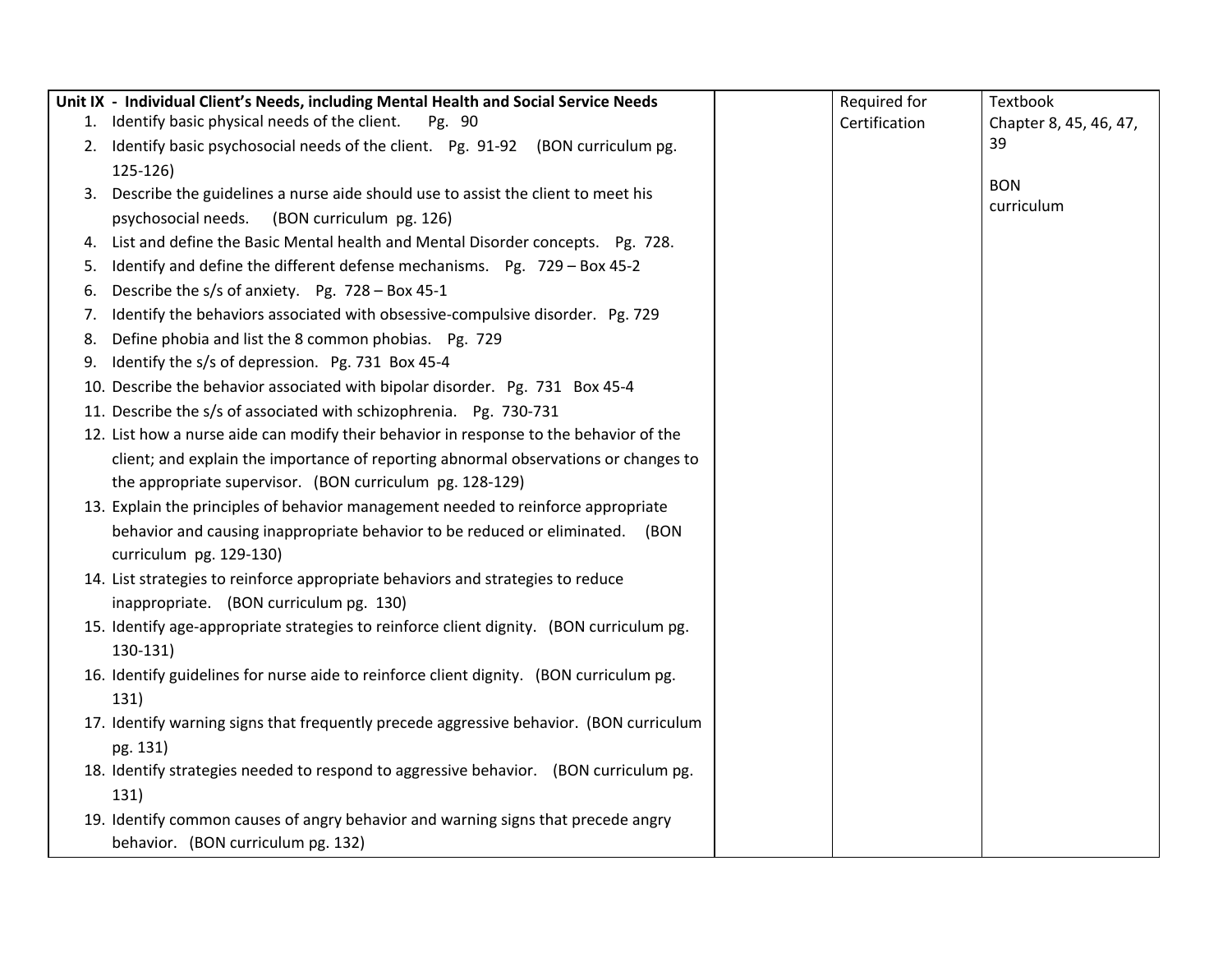|    | 20. List common causes of combative behavior, and strategies to respond to those                                                            |               |                         |
|----|---------------------------------------------------------------------------------------------------------------------------------------------|---------------|-------------------------|
|    | behaviors. (BON curriculum pg. 132-133)<br>21. List examples of inappropriate language and how to respond to it. (BON curriculum            |               |                         |
|    | pg. 133)                                                                                                                                    |               |                         |
|    | 22. Identify common causes of confusion and/or disorientation. Pg. 740 (BON<br>curriculum pg. 133)                                          |               |                         |
|    | 23. Demonstrate strategies to respond to confused and/or disoriented behavior. (BON<br>curriculum pg. 134)                                  |               |                         |
|    | 24. Demonstrate strategies to respond to inappropriate sexual behavior. (BON<br>curriculum pg. 134)                                         |               |                         |
|    | 25. Identify the role of family/concerned others as a source of emotional support for the<br>client.                                        |               |                         |
|    | (BON curriculum pg. 134-135)<br>a.                                                                                                          |               |                         |
|    | 26. Demonstrate strategies to encourage and meet the emotional needs of the client<br>and family/concerned others. (BON curriculum pg. 135) |               |                         |
|    | 27. Demonstrate appropriate clinical care of the aged. (BON curriculum pg. 135)                                                             |               |                         |
|    | 28. Define developmental disabilities and the affects developmental disabilities may                                                        |               |                         |
|    | have on the client. Pg. 757-758                                                                                                             |               |                         |
|    | 29. Identify various physical disabilities the nurse aide may find in a long-term care                                                      |               |                         |
|    | facility. Pg. 817, Pg. 649-666                                                                                                              |               |                         |
|    | 30. Demonstrate appropriate clinical care of the disabled. (BON curriculum pg. 136)                                                         |               |                         |
|    |                                                                                                                                             |               |                         |
|    |                                                                                                                                             |               |                         |
|    |                                                                                                                                             |               |                         |
|    |                                                                                                                                             |               |                         |
|    | <b>Unit X - Special Needs Clients</b>                                                                                                       | Required for  | Textbook                |
|    | 1. Explain the anatomy and physiology of the nervous system. Pg. 680 (BON                                                                   | certification | Chapter 39, 41, 43, 46, |
|    | curriculum pg. 138-139)                                                                                                                     |               |                         |
| 2. | Describe age-related changes seen in the nervous system. (BON curriculum pg. 139)                                                           |               |                         |
| 3. | List common disorders of the nervous system, including their s/s. Pg. 681-685                                                               |               |                         |
|    | (BON curriculum pg. 141)                                                                                                                    |               |                         |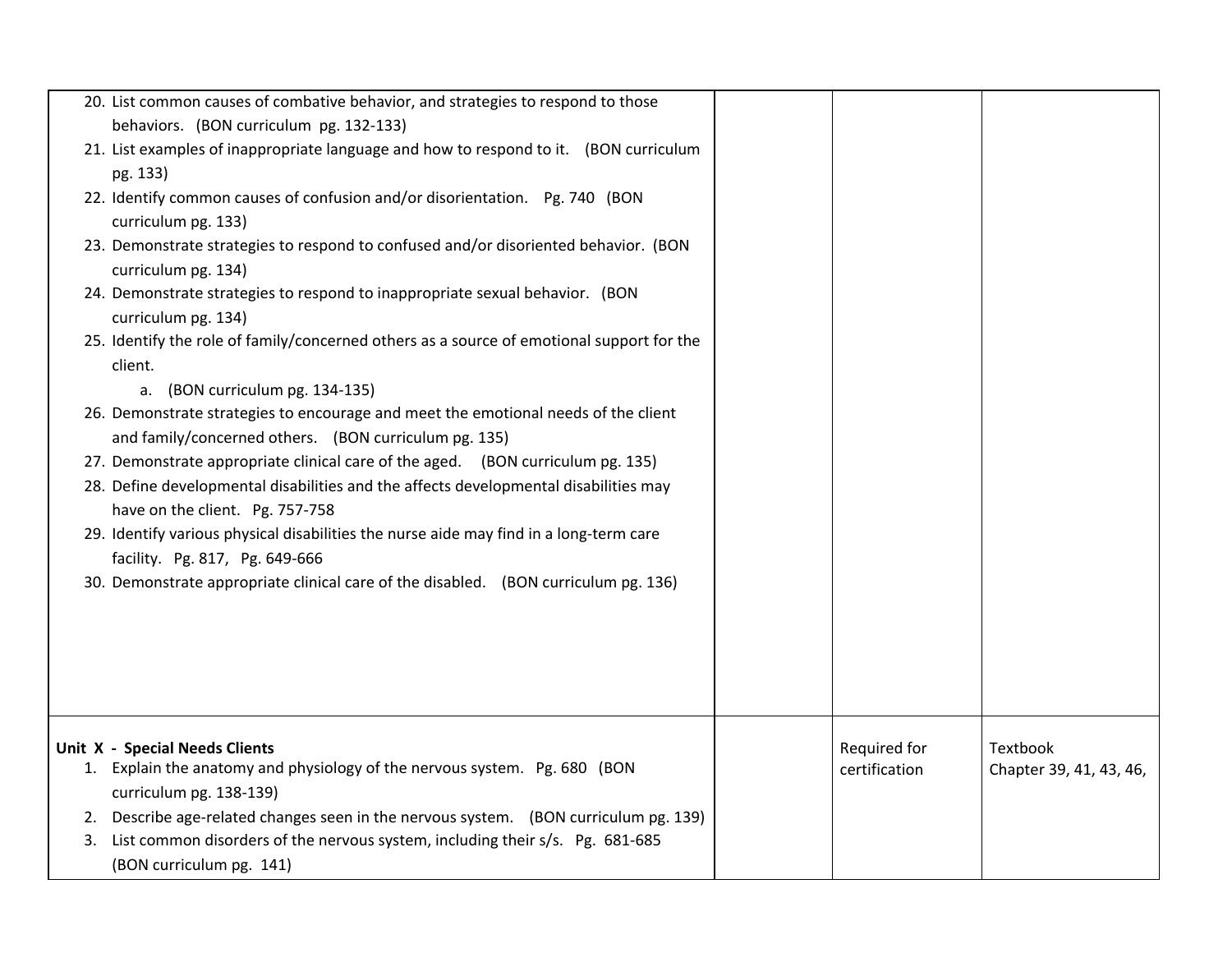| 4. Explain the anatomy and physiology of the eye. Pg. 657                                 |  |  |
|-------------------------------------------------------------------------------------------|--|--|
| 5. Describe the age-related changes seen in the eye. (BON curriculum pg. 143)             |  |  |
| 6. Demonstrate an understanding of the visually impaired client and respond               |  |  |
| appropriately to the behavior of the visually impaired client. Pg. 661-662 (BON           |  |  |
| curriculum pg. 143-145)                                                                   |  |  |
| 7. Explain the anatomy and physiology and age related changes of the ear. Pg. 650-651     |  |  |
| (BON curriculum pg. 145)                                                                  |  |  |
| 8. Demonstrate an understanding of the hearing impaired client. Pg. 650-655               |  |  |
| 9. Respond appropriately to the behavior of the hearing impaired client. (BON             |  |  |
| curriculum pg. 146)                                                                       |  |  |
| 10. Describe the terms used with cognitive impairment. (BON curriculum pg. 146-147)       |  |  |
| 11. Discuss the 3 stages of Alzheimer's disease. Pg. 744 Box 46-7                         |  |  |
| 12. Demonstrate an understanding of the cognitively impaired client; and how to           |  |  |
| respond appropriately to their behavior. Pg. 745-749                                      |  |  |
| 13. Demonstrate strategies for communicating with the cognitively impaired client. Pg.    |  |  |
| "Caring about Culture: Communication Problems" and "Focus on Communication"               |  |  |
| on Pg. 748; 749 Box 46-8                                                                  |  |  |
| 14. Demonstrate techniques for addressing the unique needs and behaviors of the           |  |  |
| clients with cognitive impairment. "Care of persons with Alzheimer's Disease and          |  |  |
| other Dementias" Pg. 750 - 751 (BON curriculum pg. 152)                                   |  |  |
| 15. Demonstrate methods to reduce the effects of cognitive impairment. (BON               |  |  |
| curriculum pg. 153)                                                                       |  |  |
| 16. Identify strategies the nurse aide can use to keep a positive, emphatic attitude when |  |  |
| caring for the client with cognitive impairment. (BON curriculum pg. 153)                 |  |  |
| 17. Identify parts; and age-related changes seen in the endocrine system. Pg. 716         |  |  |
| (BON curriculum pg. 153-154)                                                              |  |  |
| 18. Discuss common disorders of the endocrine system. (BON curriculum pg. 154)            |  |  |
| 19. Describe the difference between type 1 and type 2 diabetes mellitus. (BON             |  |  |
| curriculum pg. 154)                                                                       |  |  |
| 20. Identify s/s of Diabetes Mellitus.<br>(BON curriculum pg. 154)<br>Pg. 716             |  |  |
| 21. Discuss hypoglycemia, including the s/s and the care of the client experiencing       |  |  |
| hypoglycemia. (BON curriculum pg. 154)                                                    |  |  |
| 22. Discuss hyperglycemia including s/s and care. (BON curriculum pg. 155)                |  |  |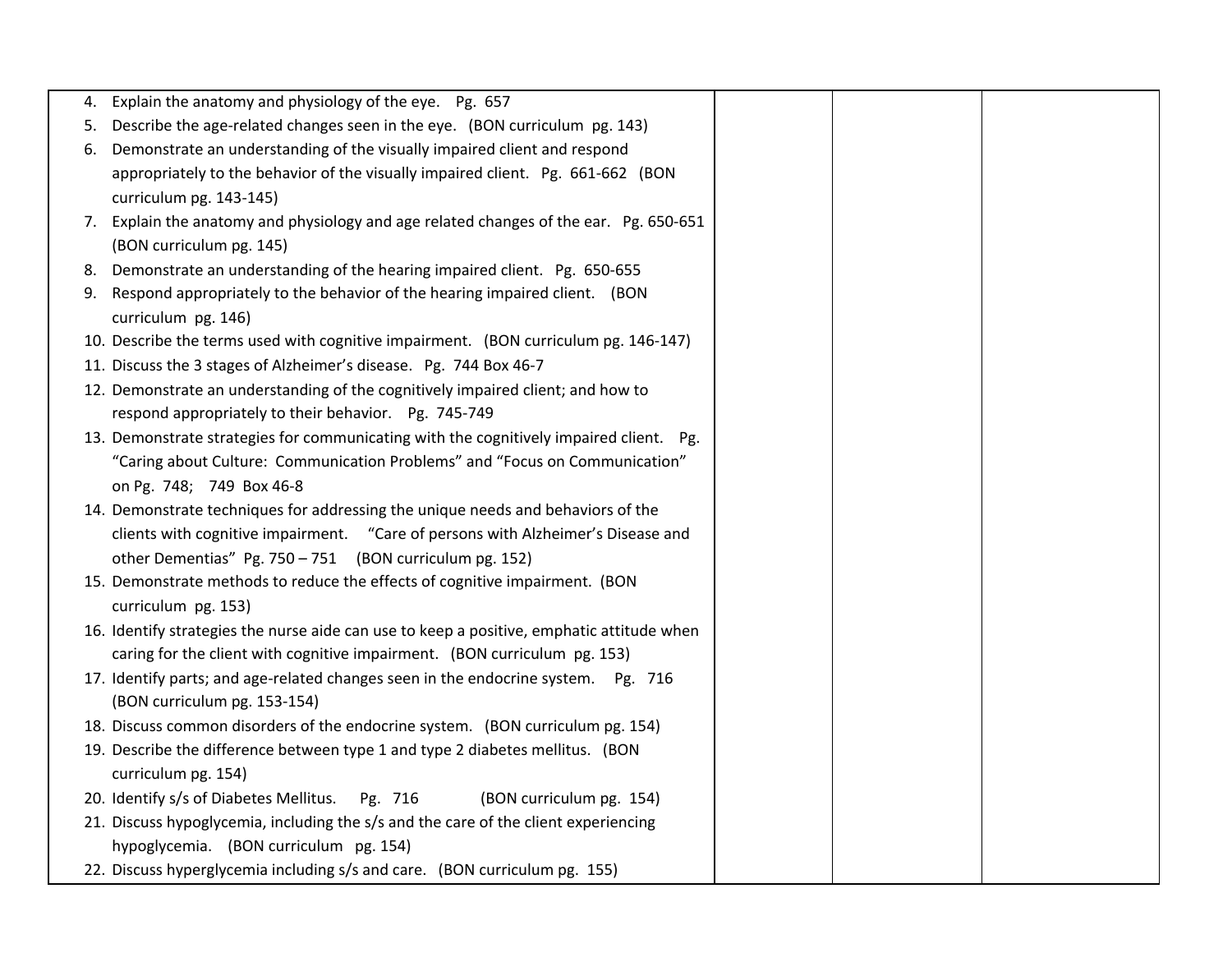|    | 23. Describe long-term complications of diabetes mellitus; and list guidelines for the       |  |                       |
|----|----------------------------------------------------------------------------------------------|--|-----------------------|
|    | nurse aide caring for the client. (BON curriculum pg. 155)                                   |  |                       |
|    | 24. Discuss the importance of reporting abnormal observations or changes to the              |  |                       |
|    | appropriate supervisor.<br>(BON curriculum pg. 155)                                          |  |                       |
|    | 25. Identify s/s of hypothyroidism/hyperthyroidism; discuss guidelines for the nurse aide    |  |                       |
|    | to care for these clients; and discuss the importance of reporting abnormal                  |  |                       |
|    | observations or changes to the appropriate supervisor. (BON curriculum pg.                   |  |                       |
|    | $156-157$                                                                                    |  |                       |
|    |                                                                                              |  |                       |
|    | Unit XI - Basic Restorative Services                                                         |  | Textbook              |
|    | 1. Definitions: Disability and Rehabilitation<br>(BON curriculum pg. 159)                    |  | Chapter 38            |
| 2. | Describe the purpose of rehabilitation<br>Pg. 640                                            |  |                       |
| З. | Identify members of the rehabilitation team. Pg. 645                                         |  | <b>BON</b> curriculum |
| 4. | Goals of the rehabilitation team. (BON curriculum pg. 160)                                   |  | Virginia Nurse Aide   |
| 5. | Describe restorative care. Pg. 641                                                           |  | Candidate Handbook    |
| 6. | Describe the role of the nurse aide in rehabilitation and restorative care. (BON             |  |                       |
|    | curriculum pg. $160 - 161$ )                                                                 |  |                       |
|    | 7. Describe way to teach, with supervision, a client to participate in self-care.<br>(BON    |  |                       |
|    | curriculum pg. 161)                                                                          |  |                       |
|    | 8. Describe reasons why client may not want to participate in self-care. (BON                |  |                       |
|    | curriculum pg. 161)                                                                          |  |                       |
|    | 9. Identify assistive devices the nurse aide may use for transferring clients, including     |  |                       |
|    | bed to chair and bed to stretcher. (BON curriculum pg. 161)                                  |  |                       |
|    | 10. Identify assistive devices the nurse aide may use to assist the client to ambulate.      |  |                       |
|    | Pg. 643 (BON curriculum pg. 161)                                                             |  |                       |
|    | 11. Demonstrate how to assist the client to ambulate with assistive devices.<br>(BON         |  |                       |
|    | curriculum pg. 161-162) Virginia Nurse Aide Candidate Handbook                               |  |                       |
|    | 12. Identify assistive devices the nurse aide may use to assist the client to eat and dress. |  |                       |
|    | Pg. 642 (BON curriculum pg. 162) and googleimages.com                                        |  |                       |
|    | 13. Define terms associated with range of motion. Pg. 492 and Box 27-2 pg. 496               |  |                       |
|    | 14. Describe benefits of exercise. Pg. 495                                                   |  |                       |
|    | 15. Demonstrate passive ROM to upper and lower extremities. Pg. 497-500                      |  |                       |
|    | 16. Describe the guidelines for ROM exercises. Box 27-2 pg. 496.                             |  |                       |
|    |                                                                                              |  |                       |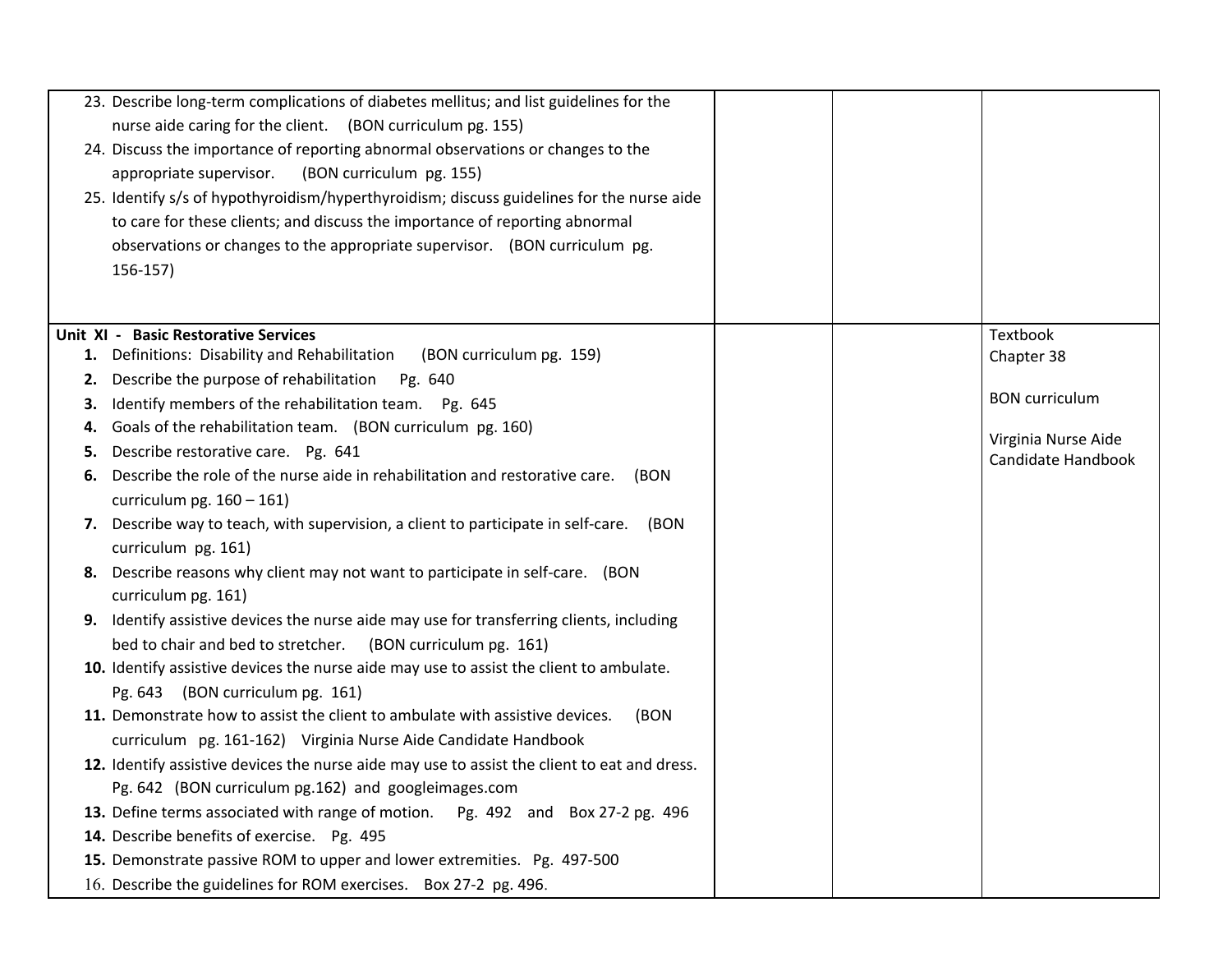|    | 17. List and describe the use of prosthetic and orthotic devices                 |               |                       |
|----|----------------------------------------------------------------------------------|---------------|-----------------------|
|    |                                                                                  |               |                       |
|    | Unit XII- - Care of the Client When Death is Imminent                            | Required for  | Textbook              |
|    | 1. Explain the anatomy and physiology of the respiratory system; along with      | Certification | Chapters              |
|    | age-related changes that can be seen. Pg. 615 (BON curriculum pg. 171).          |               | 36,40,41,42,52        |
| 2. | Discuss common disorders of the respiratory system; and discuss the              |               |                       |
|    | importance of reporting abnormal observations or changes to the                  |               | <b>BON Curriculum</b> |
|    | appropriate supervisor. Pg. 702-706 (BON curriculum pg. 171-173)                 |               |                       |
| 3. | Describe the use of various types of oxygen therapy equipment. Pg.               |               |                       |
|    | (BON curriculum pg. 173-174)<br>624-628                                          |               |                       |
| 4. | Discuss the guidelines for caring for the client receiving oxygen therapy; and   |               |                       |
|    | discuss the importance of reporting abnormal observations or changes to the      |               |                       |
|    | appropriate supervisor. Pg. 629-630 (BON curriculum pg. 174)                     |               |                       |
| 5. | Explain the anatomy and physiology of the circulatory system along with          |               |                       |
|    | age-related changes that may be seen. Pg. 697-698 (BON curriculum pg.            |               |                       |
|    | 174-175)                                                                         |               |                       |
| 6. | Discuss common disorders of the circulatory system. Pg. 699-702<br>(BON          |               |                       |
|    | curriculum pg. 175-176)                                                          |               |                       |
| 7. | Discuss guidelines for caring for the client experiencing angina, MI, PVD, and   |               |                       |
|    | CHF; and discuss the importance of reporting abnormal observations and           |               |                       |
|    | changes to the appropriate supervisor. (BON curriculum pg. 175-178)              |               |                       |
| 8. | Discuss HIV/AIDS, including s/s and guidelines for care; and the importance      |               |                       |
|    | of reporting abnormal observations and changes to the appropriate                |               |                       |
|    | supervisor. Pg. 675-676<br>(BON curriculum pg. 178-179)                          |               |                       |
| 9. | Discuss cancer including s/s, guidelines for care; and the importance of         |               |                       |
|    | reporting abnormal observations and changes to the appropriate supervisor.       |               |                       |
|    | Pg. 679-674<br>(BON curriculum pg. 179-181)                                      |               |                       |
|    | 10. Identify an understanding of the student's own feelings about death and      |               |                       |
|    | dying. Pg. 823-824<br>(BON curriculum pg. 181)                                   |               |                       |
|    | 11. Describe the stages of grief/dying; and list the rights of the dying person. |               |                       |
|    | (BON curriculum 181)<br>Pg. 824-825                                              |               |                       |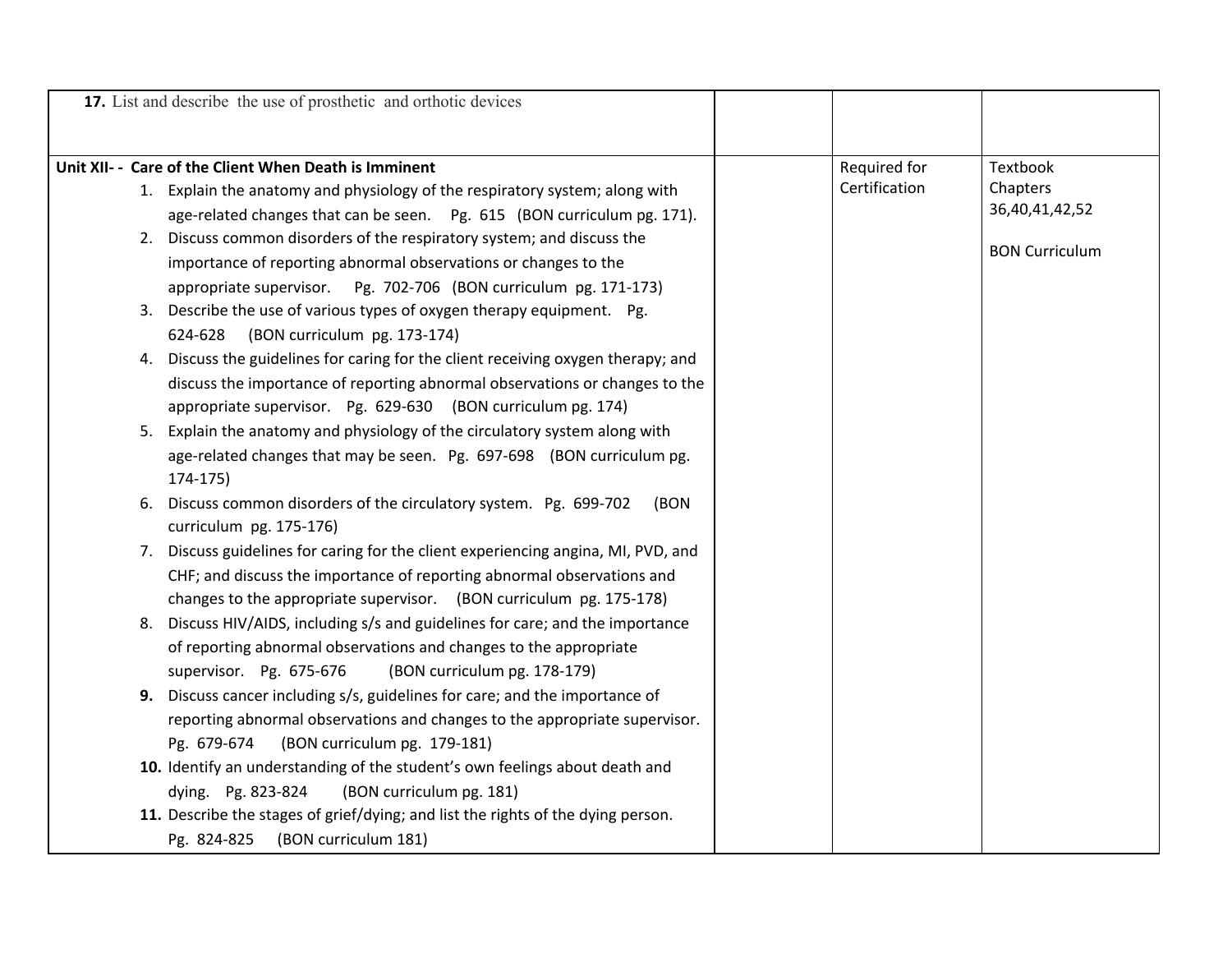|    | 12. List physical changes that occur when death is imminent. Pg. 826 (BON<br>curriculum pg. 181-182)<br>13. Discuss care measures for the client when death is imminent.<br>(BON<br>curriculum pg. 182)<br>14. Discuss psychosocial, spiritual, and family care measures when death is<br>imminent. (BON curriculum pg. 183)<br>15. Demonstrate proper procedure for postmortem care. Pg. 828-830 (BON pg.<br>183) |               |                            |
|----|--------------------------------------------------------------------------------------------------------------------------------------------------------------------------------------------------------------------------------------------------------------------------------------------------------------------------------------------------------------------------------------------------------------------|---------------|----------------------------|
|    | Unit XIII- Admission, Transfer and Discharge                                                                                                                                                                                                                                                                                                                                                                       | Required for  | <b>BON Curriculum</b>      |
|    | 1. Describe preparation of a client's room prior to admission. Pg. 520-524<br>(BON<br>curriculum pg. 185)                                                                                                                                                                                                                                                                                                          | Certification | <b>Textbook Chapter 29</b> |
|    | 2. Identify areas of orientation that must be provided to the client during admission.<br>Pg. 525 (BON curriculum pg. 185-186)                                                                                                                                                                                                                                                                                     |               |                            |
|    | 3. Describe how to care for the client's personal belongings. "Admitting the Person"<br>Pg. 525-526                                                                                                                                                                                                                                                                                                                |               |                            |
| 4. | Discuss the observations that the nurse aide should make during the admission<br>process. (BON curriculum pg. 186)                                                                                                                                                                                                                                                                                                 |               |                            |
|    | 5. Document the admission process, including care of client's personal belongings,<br>observations and signs; and discuss the importance of reporting abnormal findings to<br>the appropriate supervisor. Pg. 526-530                                                                                                                                                                                              |               |                            |
| 6. | Discuss important factors in preparing client for transfer; demonstrate preparing<br>client for transfer; and discuss care of client's room after transfer has occurred. Pg.<br>530-531 (BON curriculum pg. 186-187)                                                                                                                                                                                               |               |                            |
|    | 7. Identify responsibilities of nurse aide during the discharge of the client; and<br>demonstrate discharge including care of personal belongings and assisting to<br>transport to the pick-up area.  Pg. 531-533 Unit XIII - Admission, Transfer and<br>Discharge                                                                                                                                                 |               |                            |
| 8. | Describe preparation of a client's room prior to admission. Pg. 520-524<br>(BON<br>curriculum pg. 185)                                                                                                                                                                                                                                                                                                             |               |                            |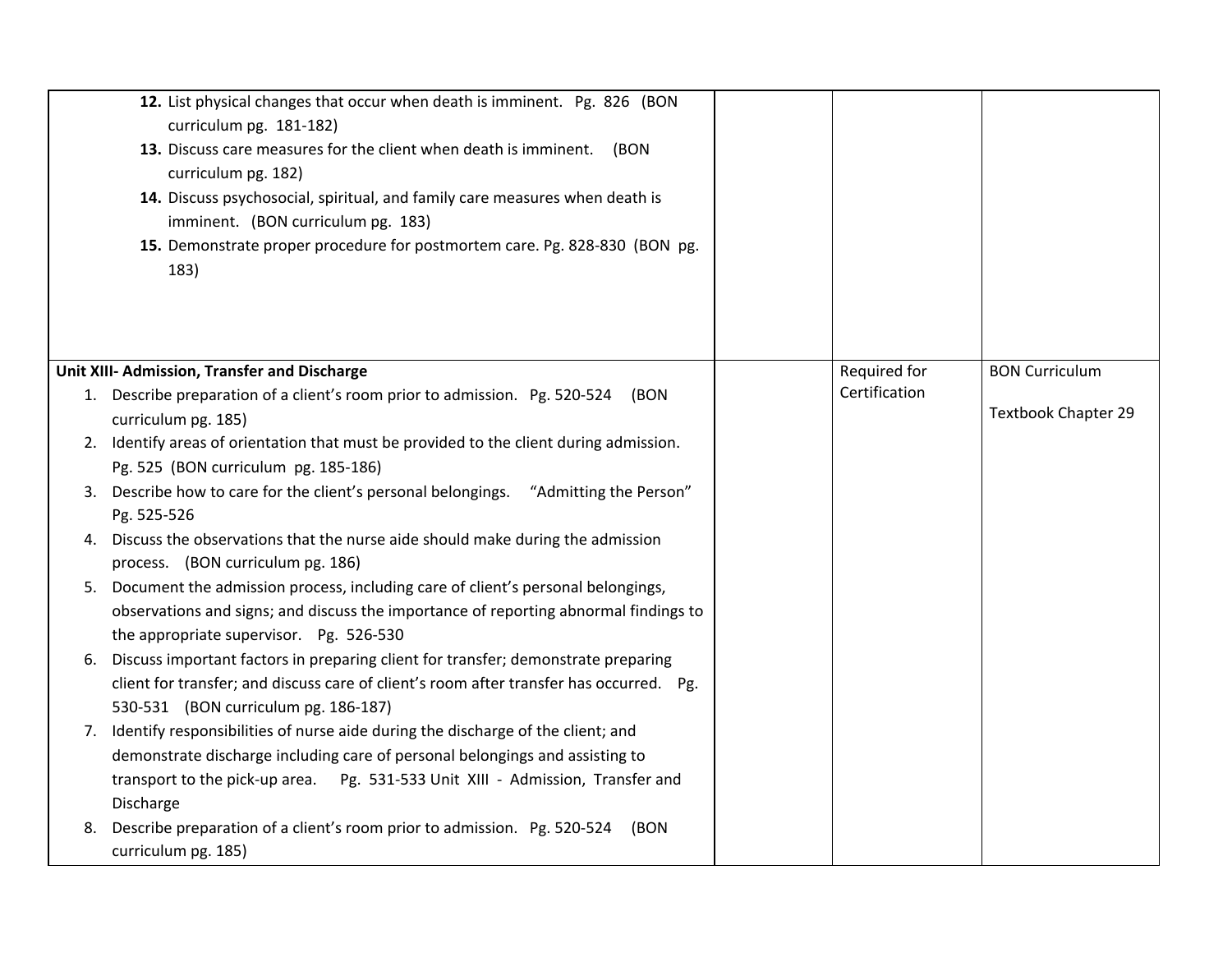| 9. Identify areas of orientation that must be provided to the client during admission.                        |               |                                           |
|---------------------------------------------------------------------------------------------------------------|---------------|-------------------------------------------|
| Pg. 525 (BON curriculum pg. 185-186)                                                                          |               |                                           |
| 10. Describe how to care for the client's personal belongings. "Admitting the Person"                         |               |                                           |
| Pg. 525-526                                                                                                   |               |                                           |
| 11. Discuss the observations that the nurse aide should make during the admission                             |               |                                           |
| process. (BON curriculum pg. 186)                                                                             |               |                                           |
| 12. Document the admission process, including care of client's personal belongings,                           |               |                                           |
| observations and signs; and discuss the importance of reporting abnormal findings to                          |               |                                           |
| the appropriate supervisor. Pg. 526-530                                                                       |               |                                           |
| 13. Discuss important factors in preparing client for transfer; demonstrate preparing                         |               |                                           |
| client for transfer; and discuss care of client's room after transfer has occurred. Pg.                       |               |                                           |
| 530-531 (BON curriculum pg. 186-187)                                                                          |               |                                           |
| 14. Identify responsibilities of nurse aide during the discharge of the client; and                           |               |                                           |
| demonstrate discharge including care of personal belongings and assisting to                                  |               |                                           |
| transport to the pick-up area. Pg. 531-533                                                                    |               |                                           |
| 3rd Marking Period (02/01/21 - 04/02/21)                                                                      |               |                                           |
|                                                                                                               |               |                                           |
|                                                                                                               |               |                                           |
| (Clinical Experience: (03/5/21)                                                                               |               |                                           |
| Unit XIV - Legal and Regulatory Aspects of Practice for the Certified Nurse Aide                              | Required for  | <b>Textbook Chapter 4</b>                 |
| 1. Discuss professional behaviors of the nurse aide. Pg. 55-58 (BON curriculum                                | Certification |                                           |
| pg. 189-190)                                                                                                  |               | <b>BON</b> curriculum                     |
| 2. Discuss a Code of Ethics for the nurse aide. (BON curriculum pg. 190)                                      |               |                                           |
| Review methods of conflict management. Pg. 76-77 (BON curriculum pg. 190)<br>3.                               |               | Virginia Nurse Aide<br>Candidate Handbook |
| List 2 regulatory agencies that are involved with nurse aides. (BON curriculum<br>4.                          |               |                                           |
| pg. 191)                                                                                                      |               |                                           |
| Discuss the role of the Virginia Board of Nursing. (BON curriculum pg. 191)<br>5.                             |               |                                           |
| Describe abuse, including the signs of abuse that the nurse aide might observe.<br>6.                         |               |                                           |
| (BON curriculum 191-192)                                                                                      |               |                                           |
| 7. Give examples of inappropriate nurse aide behavior including neglect and                                   |               |                                           |
| misappropriation of client property. (BON curriculum pg. 192)                                                 |               |                                           |
| Describe strategies the nurse aide can use to avoid inappropriate behavior.<br>8.<br>(BON curriculum pg. 192) |               |                                           |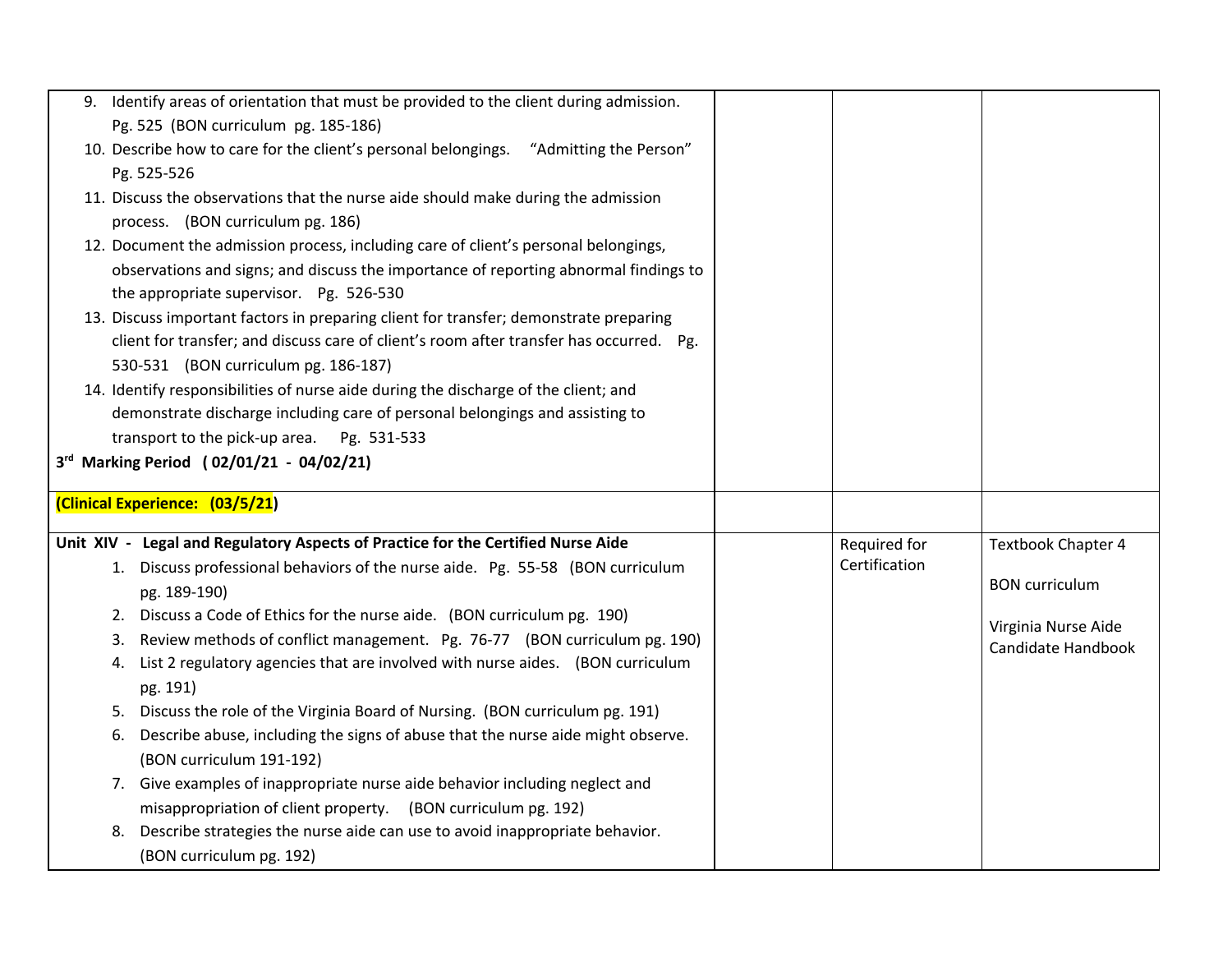| 9. | Discuss the role of the mandated reporter as described in the Code of Virginia,<br>including who is a mandated reporter, what must be reported, to who it must be |                 |                       |
|----|-------------------------------------------------------------------------------------------------------------------------------------------------------------------|-----------------|-----------------------|
|    | reported and the penalty for not reporting.<br>(BON curriculum pg. 192-193)                                                                                       |                 |                       |
|    | 10. List reasons why the Virginia Board of Nursing would begin disciplinary                                                                                       |                 |                       |
|    | proceedings for a Certified Nurse Aide. (BON curriculum pg.193-194)                                                                                               |                 |                       |
|    | Regulation: 18VAC90-25-100                                                                                                                                        |                 |                       |
|    | 11. Identify the consequences of abuse, neglect, and exploitation conviction. (BON                                                                                |                 |                       |
|    | curriculum pg. 194)                                                                                                                                               |                 |                       |
|    | 12. Discuss responsibilities and requirements of certified nurse aides per Virginia                                                                               |                 |                       |
|    | Board of Nursing Regulations. (BON curriculum pg. 194) Regulation:<br>18VAC90-25-10                                                                               |                 |                       |
|    | 13. Discuss responsibilities of employers of nurse aides to the Virginia Board of                                                                                 |                 |                       |
|    | Nursing. (BON curriculum pg. 194)                                                                                                                                 |                 |                       |
|    | 14. Describe the process of applying for the NNAAP examination. (BON curriculum                                                                                   |                 |                       |
|    | pg. 194-195) Virginia Nurse Aide Candidate Handbook                                                                                                               |                 |                       |
|    | 15. Describe what the nurse aide graduate is required to bring to the testing site the                                                                            |                 |                       |
|    | day of the NNAAP exam. (BON curriculum pg. 195) Virginia Nurse Aide                                                                                               |                 |                       |
|    | Candidate Handbook                                                                                                                                                |                 |                       |
|    |                                                                                                                                                                   |                 |                       |
|    |                                                                                                                                                                   |                 |                       |
|    | <b>Unit XV-Additional Client Focus</b>                                                                                                                            | Additional      | Textbook Chapters 47, |
|    | 1. Identify the areas of function limited by a developmental disability (p. 757-763)                                                                              | information for | 48 & 49               |
| 2. | Explain how the developmental disability affects the person and family across a                                                                                   | employment      |                       |
|    | life-span (p. 757-763)                                                                                                                                            |                 |                       |
| 3. | Explain the causes of developmental disabilities (p. 757-763)                                                                                                     |                 |                       |
| 4. | Explain when the developmental disability occur                                                                                                                   |                 |                       |
| 5. | Describe how to meet an infant's safety and security needs (p. 771-789)                                                                                           |                 |                       |
| 6. | Describe the care needed by mothers after childbirth (p. 771-789)                                                                                                 |                 |                       |
| 7. | Describe different methods of feeding infants (p. 771-789)                                                                                                        |                 |                       |
| 8. | Describe basic care for mothers after childbirth (p. 771-789)                                                                                                     |                 |                       |
|    | 9. Describe basic are for infants (p. 771-789)                                                                                                                    |                 |                       |
|    | 10. Explain how illness affects childbirth (p. 771-789)                                                                                                           |                 |                       |
|    | 11. Explain how the nursing team can promote sexuality (p.765-769)                                                                                                |                 |                       |